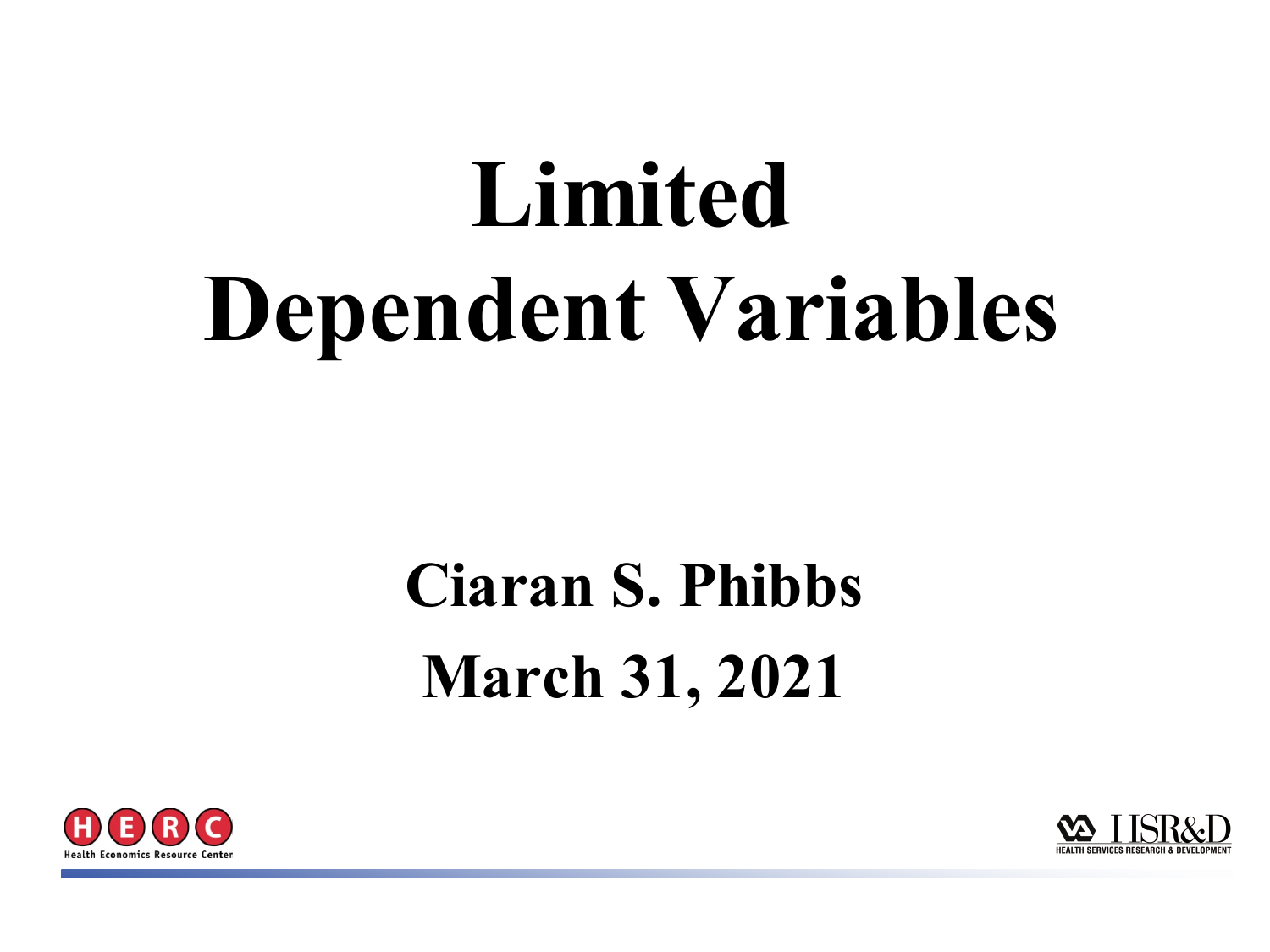## **Objective**

- **This is a broad topic; one that doesn't get** much attention in standard courses, except maybe logistic regression
- **This course will provide a brief overview** of some other models
- Intent is to introduce issues/models, not an in-depth treatment of them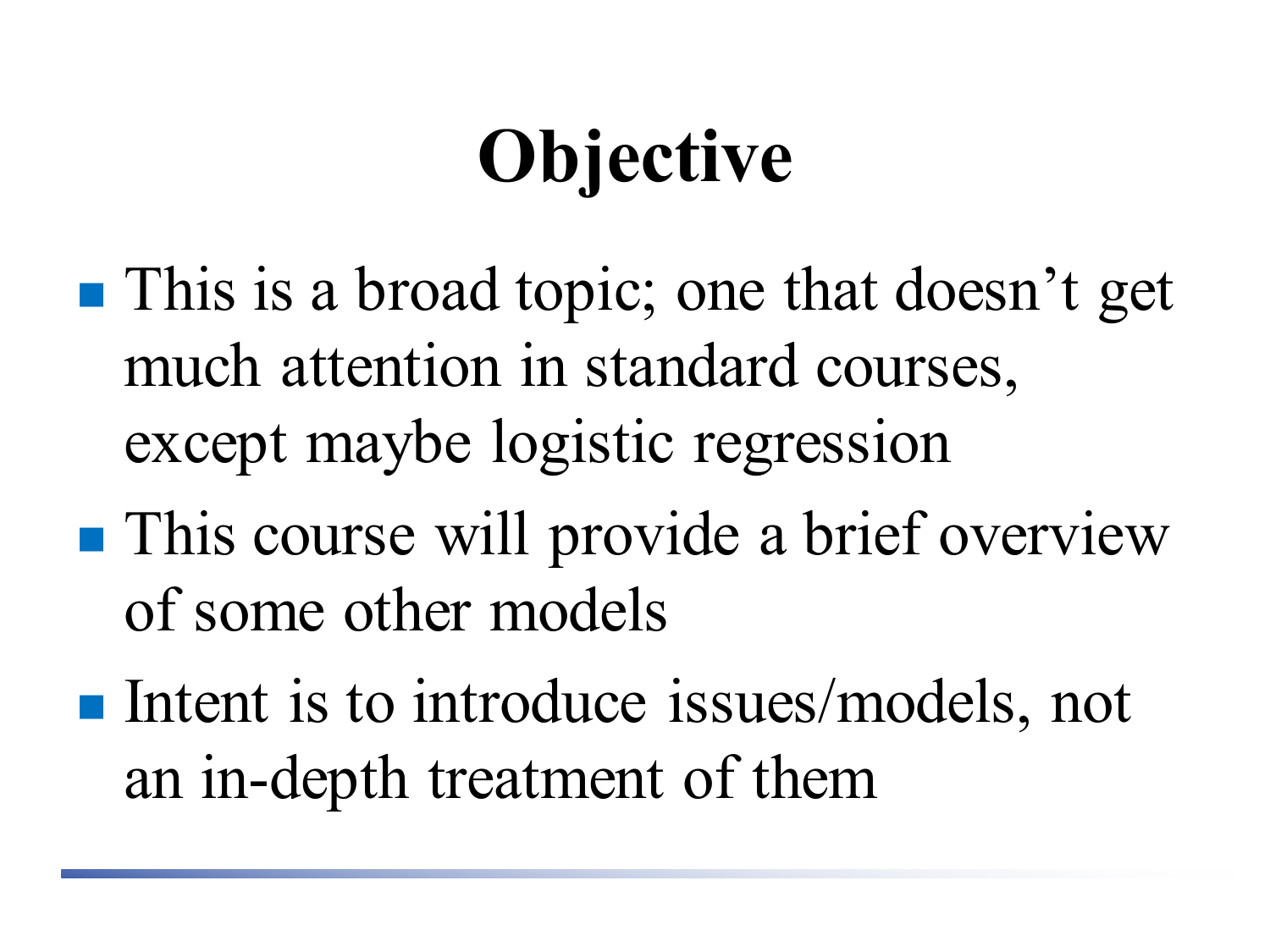## **Limited Dependent Variables**

- 0-1, small number of options, small counts, etc.
- **The dependent variable is not continuous,** or even close to continuous.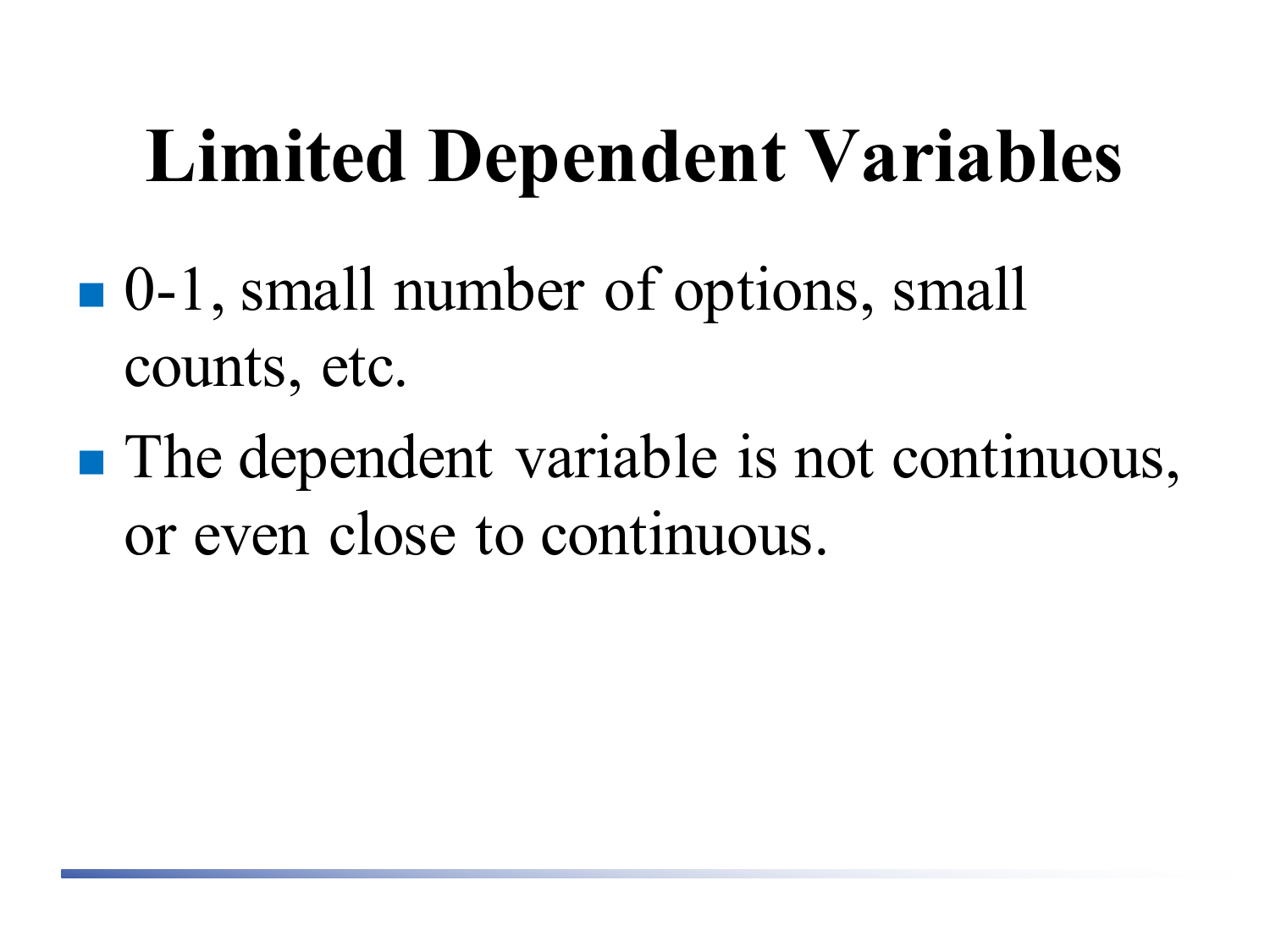# **Types of Dependent Variables**

- **Binary Choice**
- Multinomial Choice (more than one option, can be ordered or unordered)
- Counts
- Most models in general framework of probability models

–Prob (event/occurs)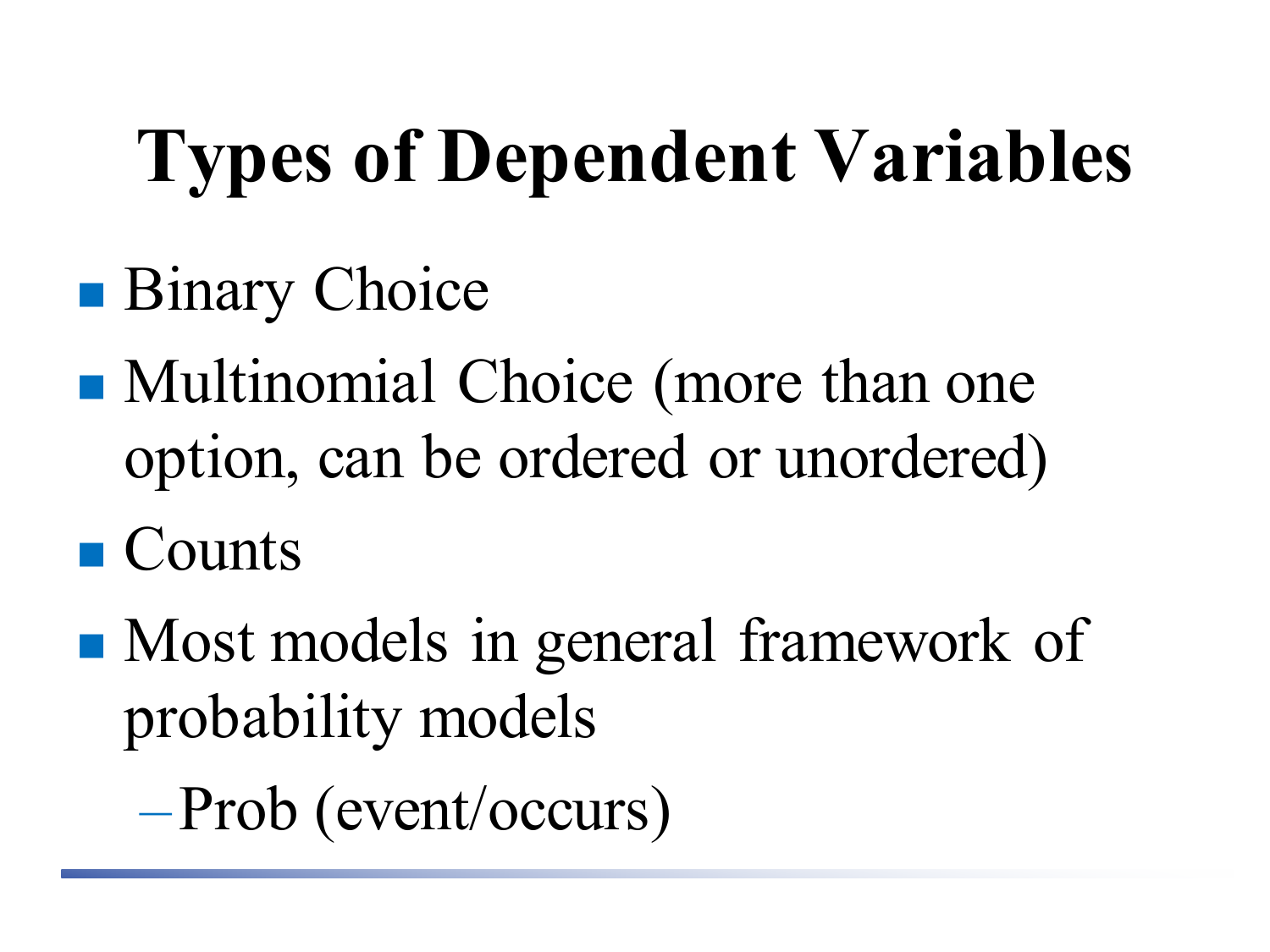## **Binary Outcomes Common in Health Care**

- Mortality
- **Other outcome** 
	- Infection
	- Patient safety event
	- Rehospitalization <30 days
- **Decision to seek medical care**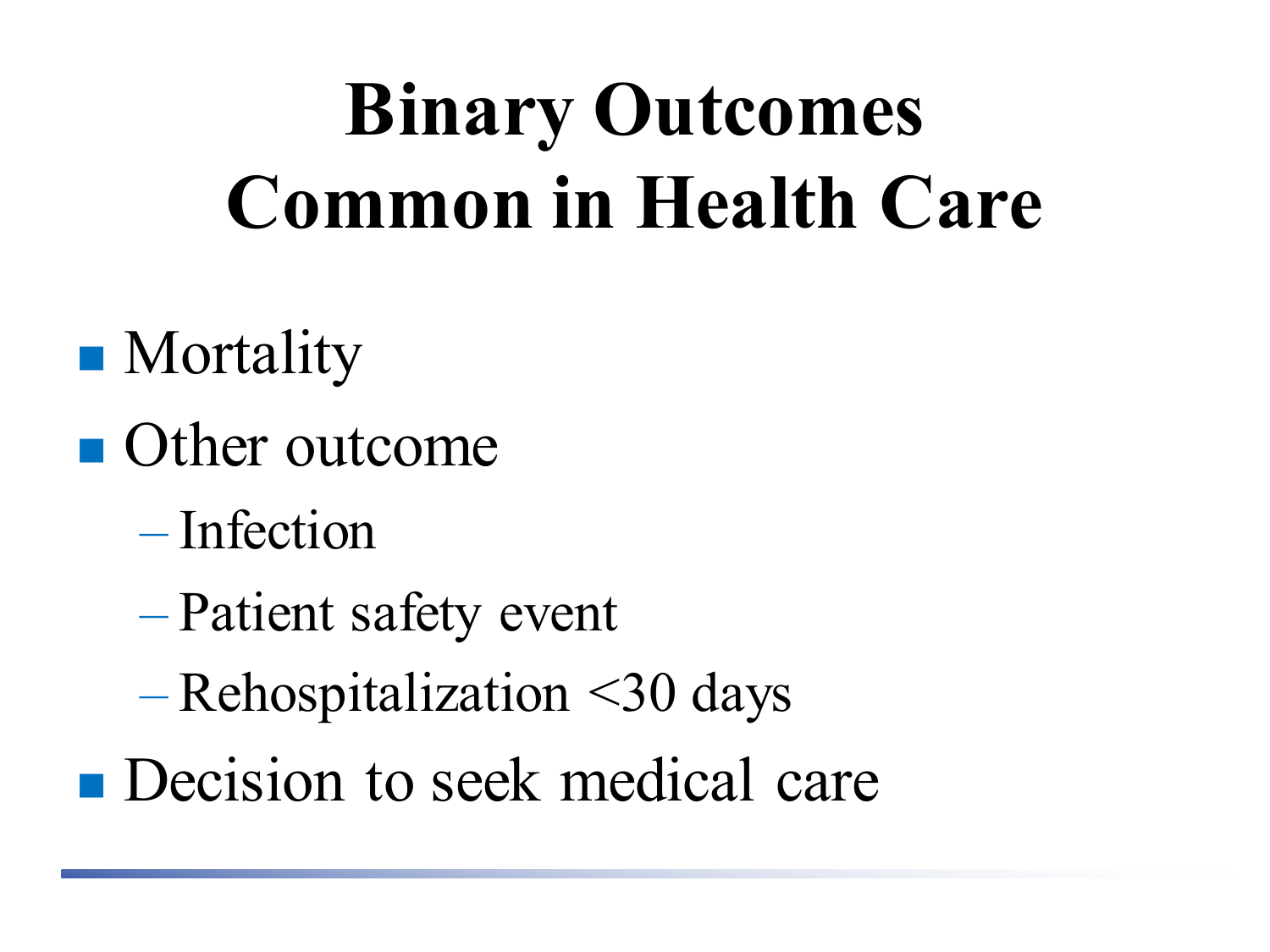# $Y_i = \beta_0 + \beta X + \varepsilon_i$  $Y_i = 0$  if lived,  $Y_i = 1$  if died

#### **Prob**  $(Y_i=1) = F(X, \beta)$ **Prob**  $(Y_i=0) = 1 - F(X_i)$

OLS, also called a linear probability model  $\varepsilon$ <sub>i</sub> is heteroscedastic, depends on  $\beta X$ 

Predictions not constrained to match actual outcome  $(0,1)$  and can get negative predicted values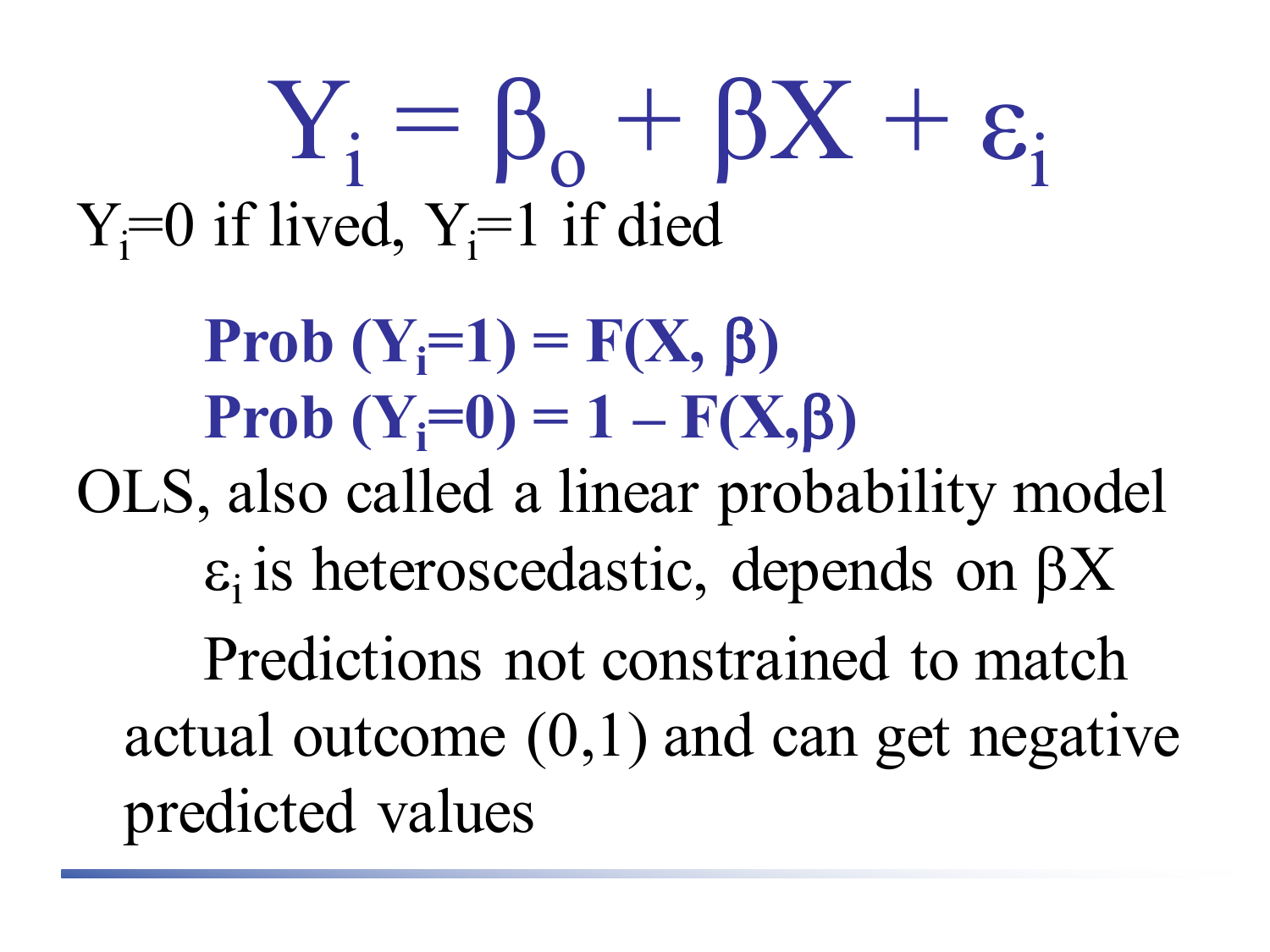## **Standard Approaches to Binary Choice-1**

**Logistic regression** 

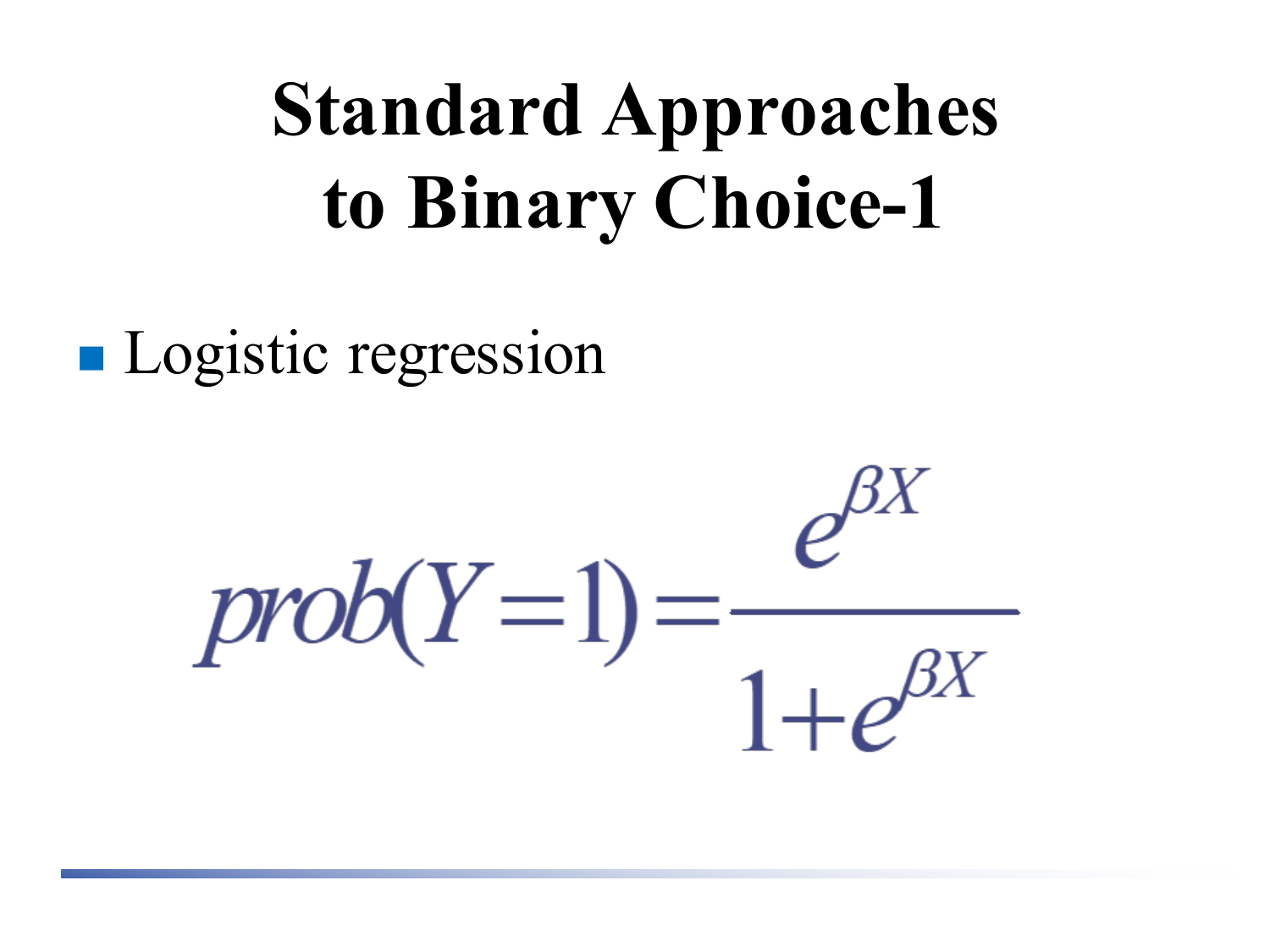## **Advantages of Logistic Regression**

**Designed for relatively rare events** ■ Commonly used in health care; most readers familiar with odds ratios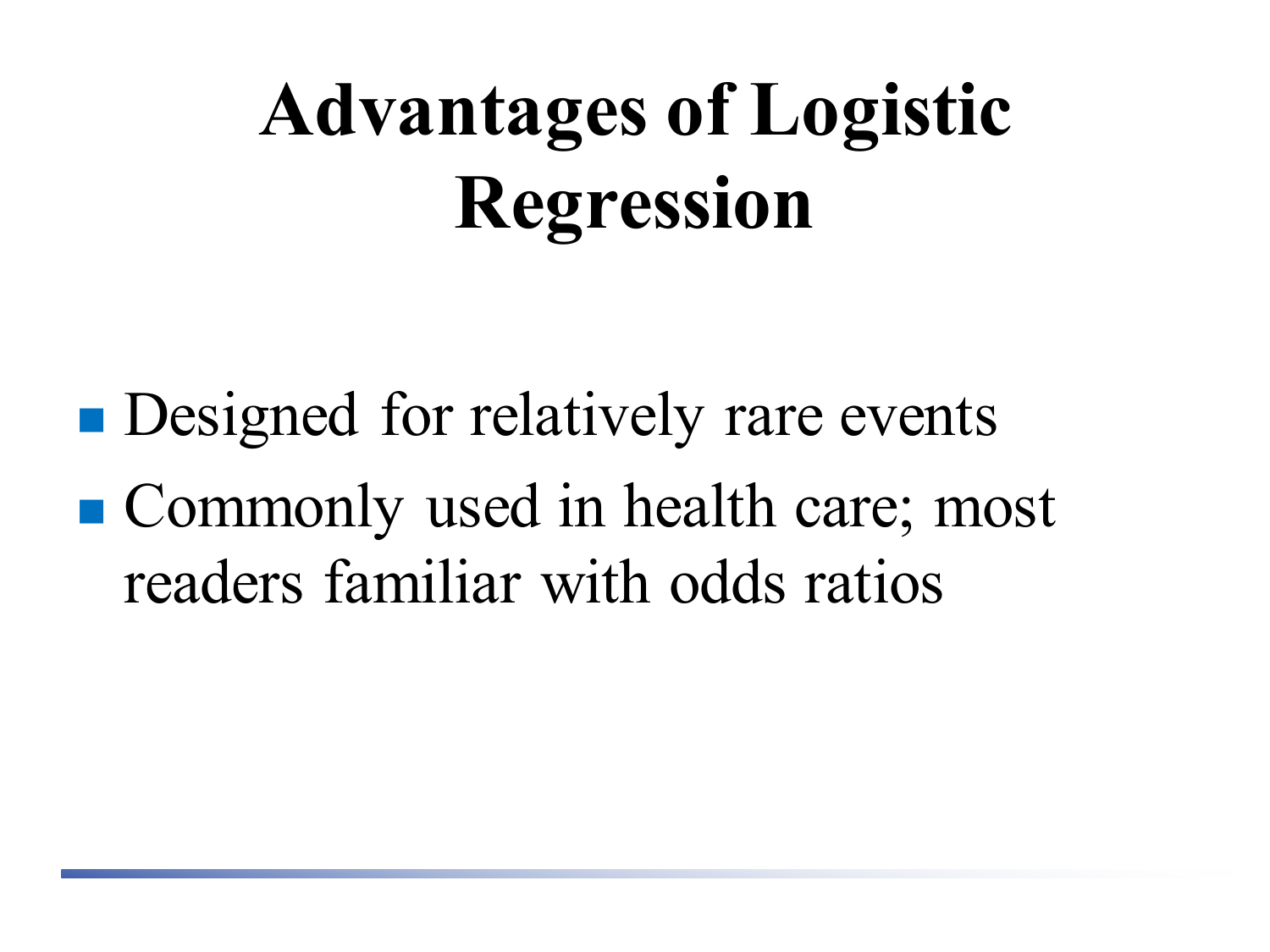## **Standard Approaches to Binary Choice-2**

**Probit regression (classic example is** decision to make a large purchase)

$$
y^* = \beta X + \varepsilon
$$
  
y=1 if y^\* > 0  
y=0 if y^\* \le 0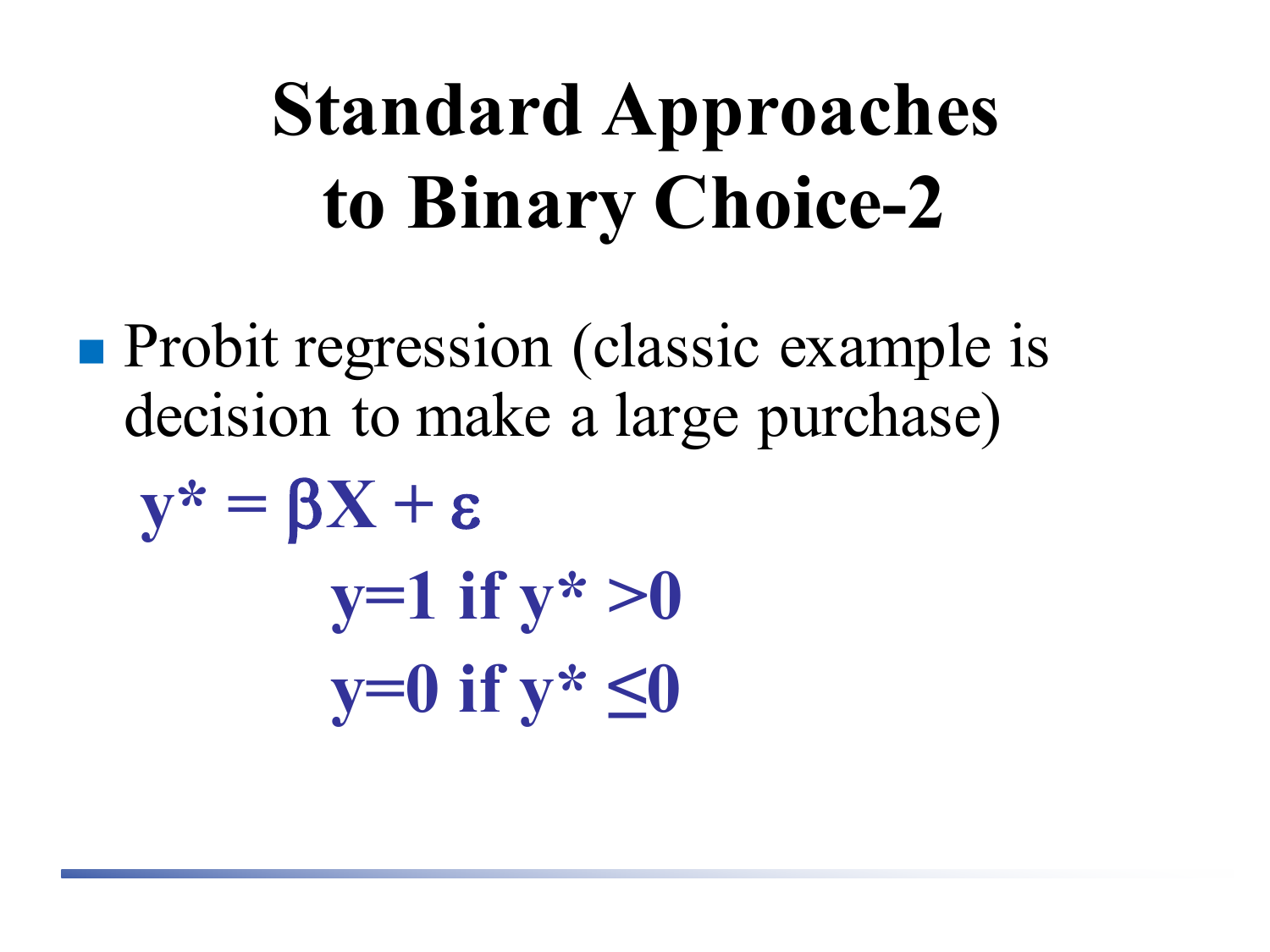## **Binary Choice**

- There are other methods, using other distributions.
- In general, logistic and probit give about the same answer.
- $\blacksquare$  It used to be a lot easier to calculate marginal effects with probit, not so any more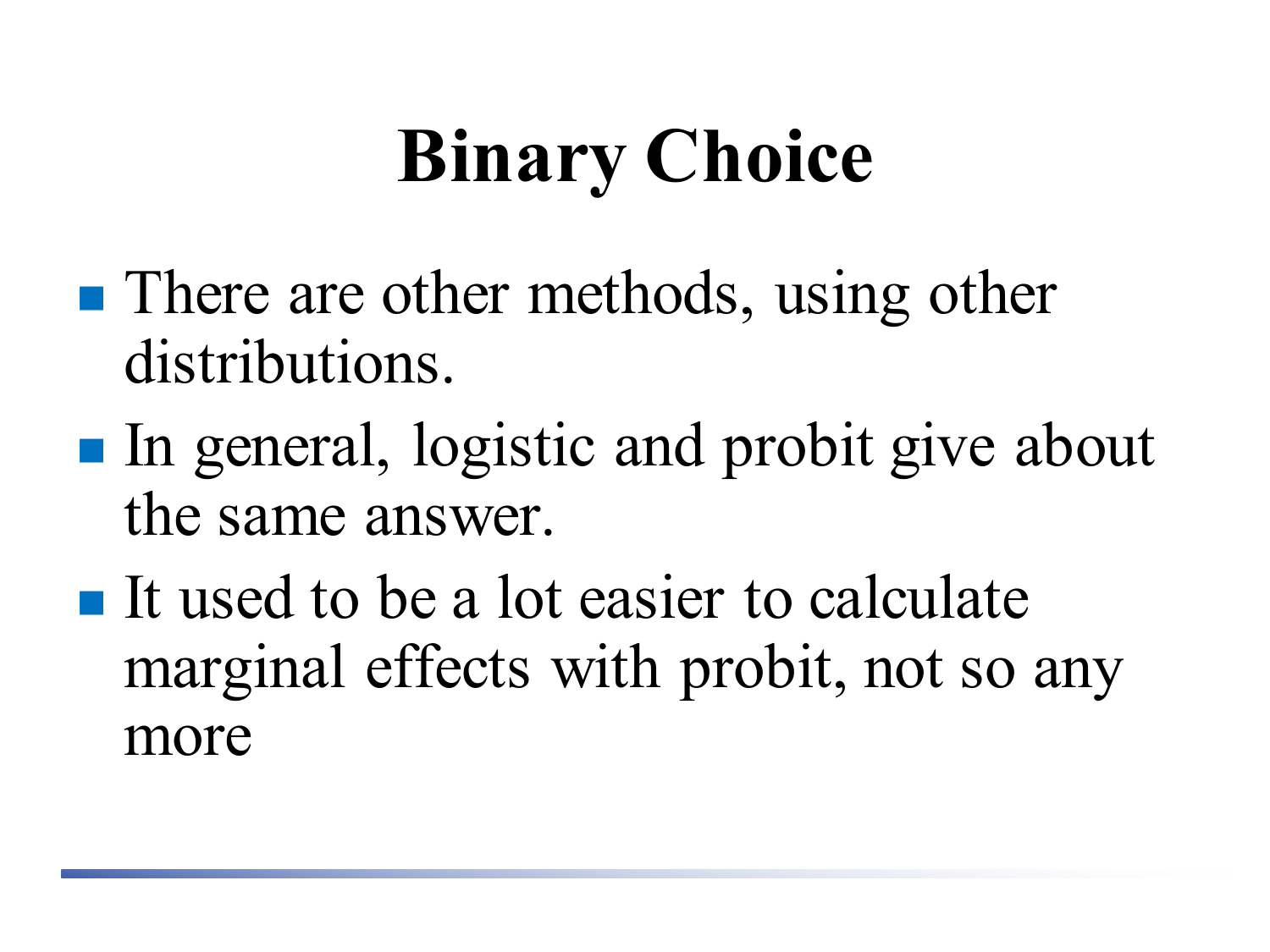## **Odds Ratios vs. Relative Risks**

- Standard method of interpreting logistic regression is odds ratios.
- $\blacksquare$  Convert to % effect, really relative risk
- **This approximation starts to break down** at 10% outcome incidence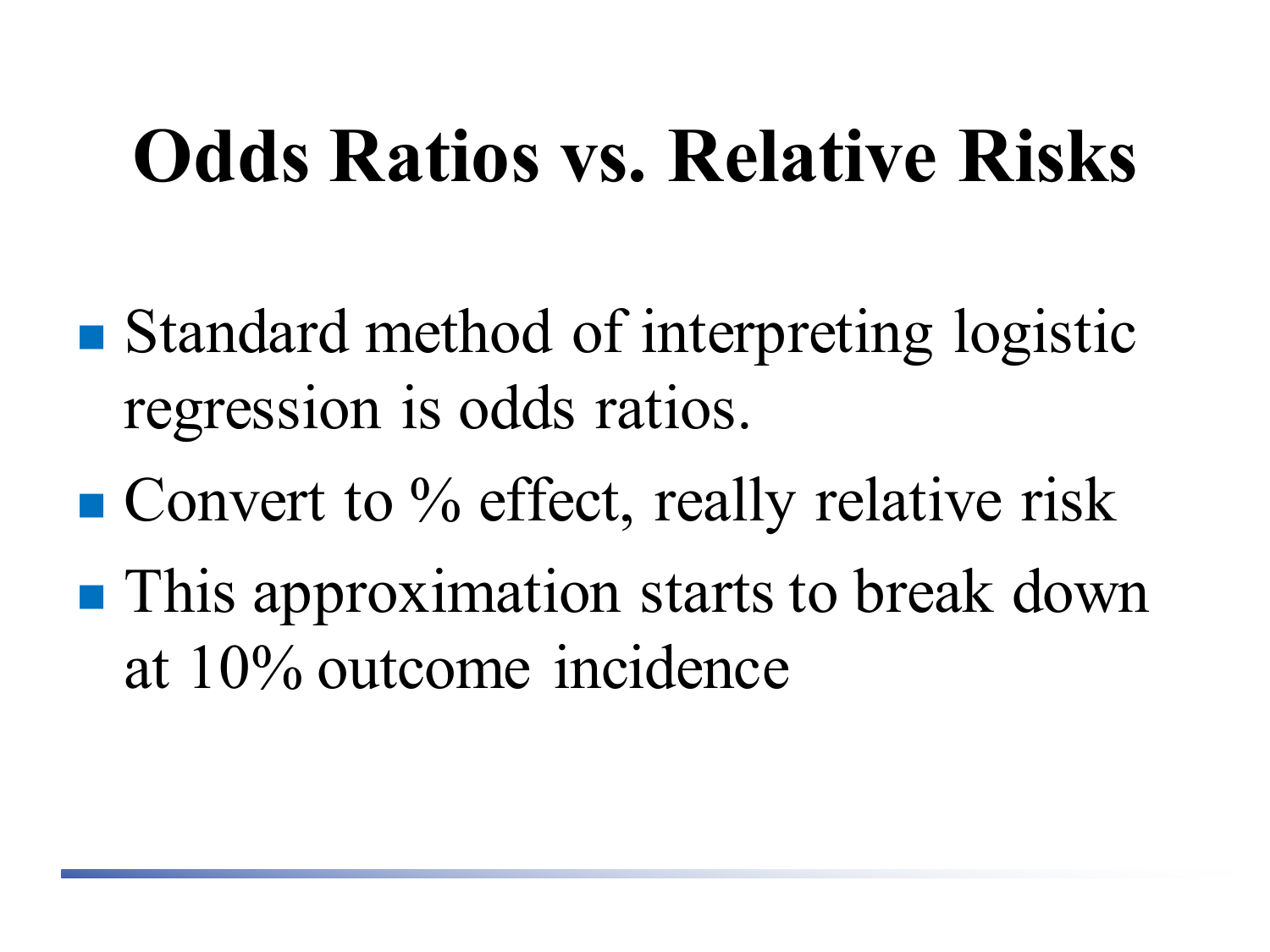

The relationship between risk ratio (RR) and odds ratio by incidence of the outcome.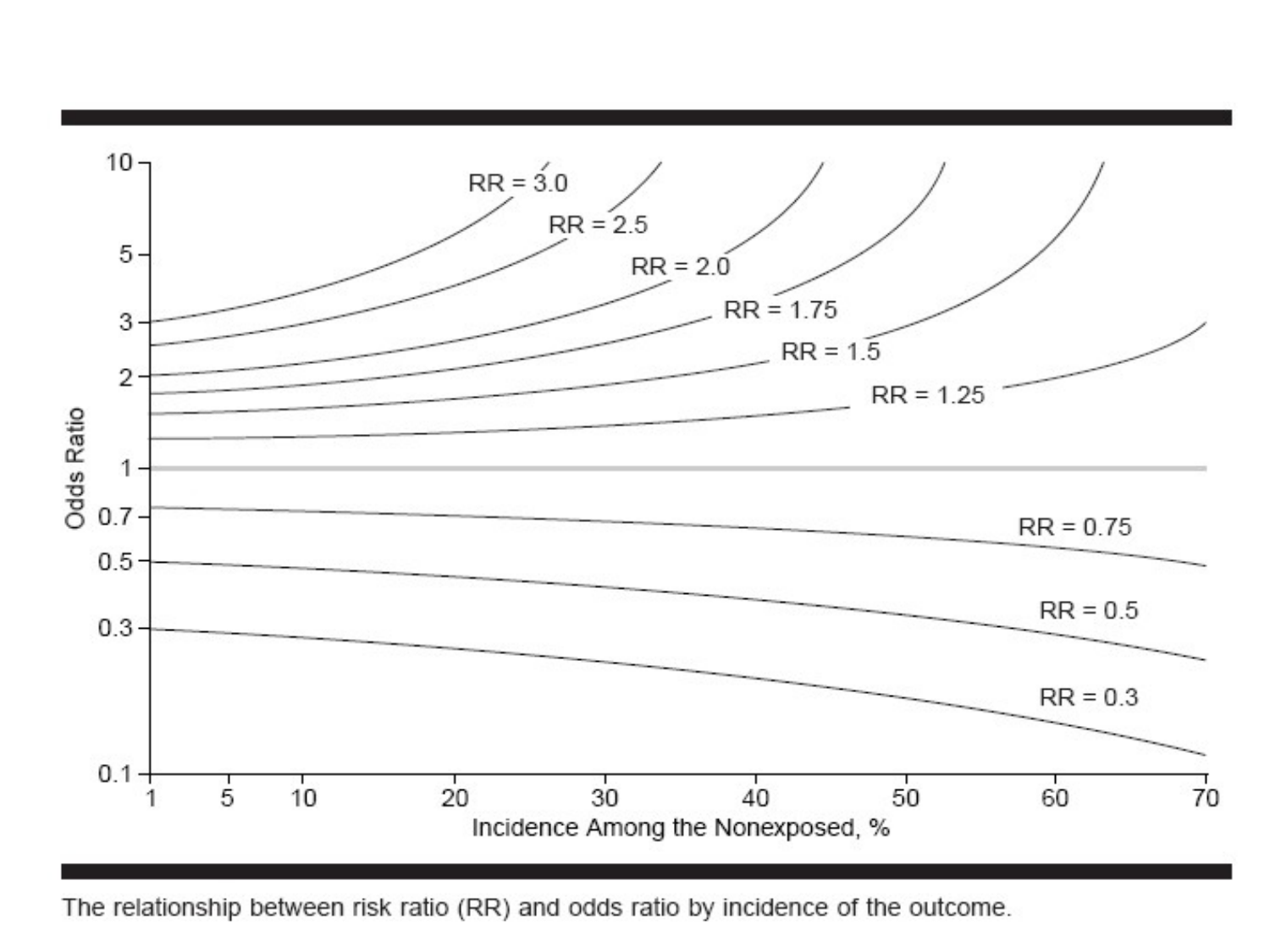## **Can Convert OR to RR**

■ Zhang J, Yu KF. What's the Relative Risk? A Method of Correcting the Odds Ratio in Cohort Studies of Common Outcomes. JAMA 1998;280(19):1690-1691.

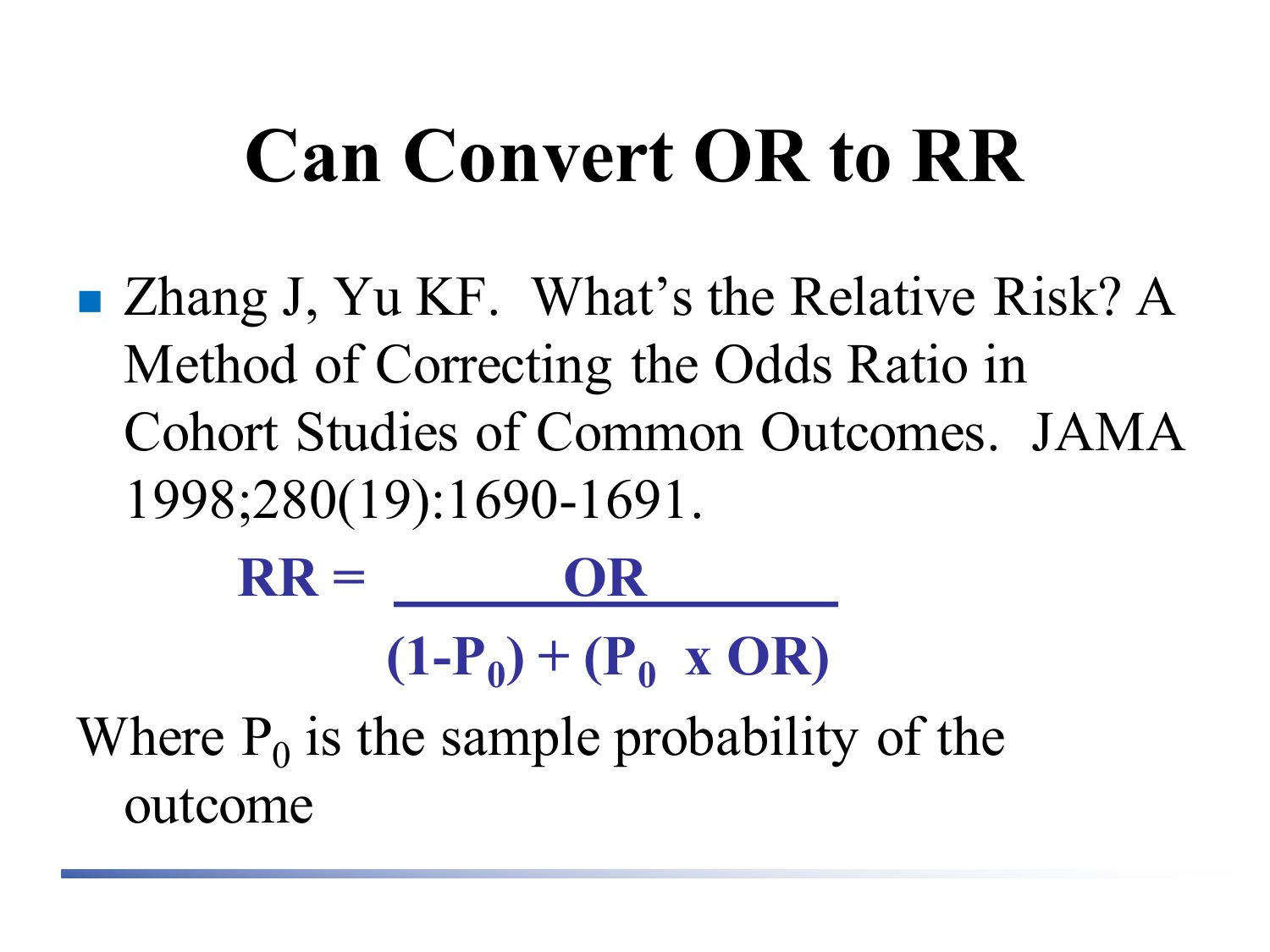#### **Effect of Correction for RR**

**From Phibbs et al., NEJM 5/24/2007**

#### ≈**20% mortality, N=48,000**

| <b>Odds Ratio</b> | <b>Calculated RR</b> |  |  |  |  |
|-------------------|----------------------|--|--|--|--|
| 2.72              | 2.08                 |  |  |  |  |
| 2.39              | 1.91                 |  |  |  |  |
| 1.78              | 1.56                 |  |  |  |  |
| 1.51              | 1.38                 |  |  |  |  |
| 1.08              | 1.06                 |  |  |  |  |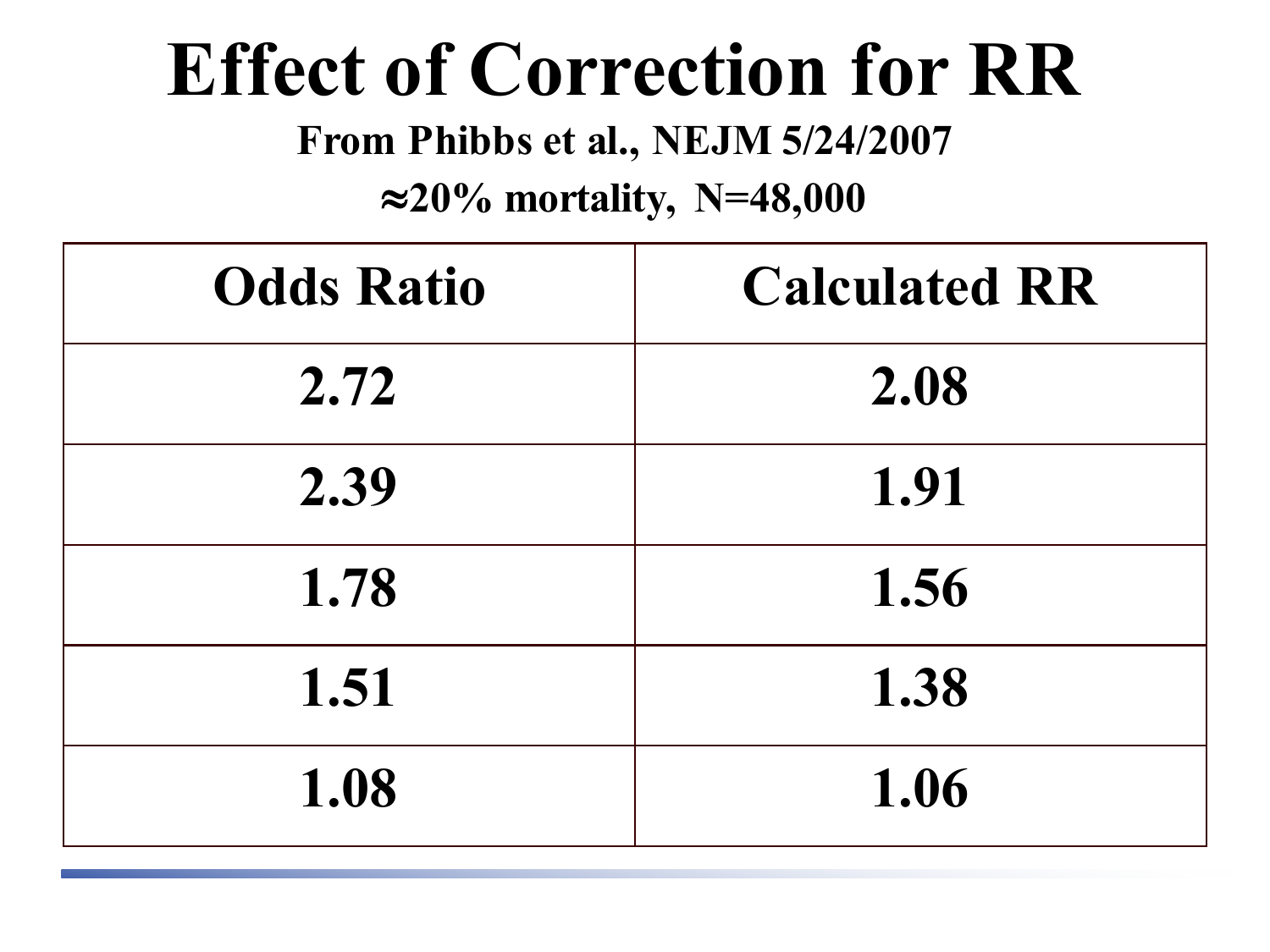## **OR vs. RR**

- Zhang is an approximation, not exact.
- Many journals, especially epidemiology journals, now want direct estimation of RR
- One option, Poisson with robust error variance
	- For binary outcome, IRR is a RR
	- Can run in most statistical packages; Stata has a Poisson command, or SAS w/ Proc GENMOD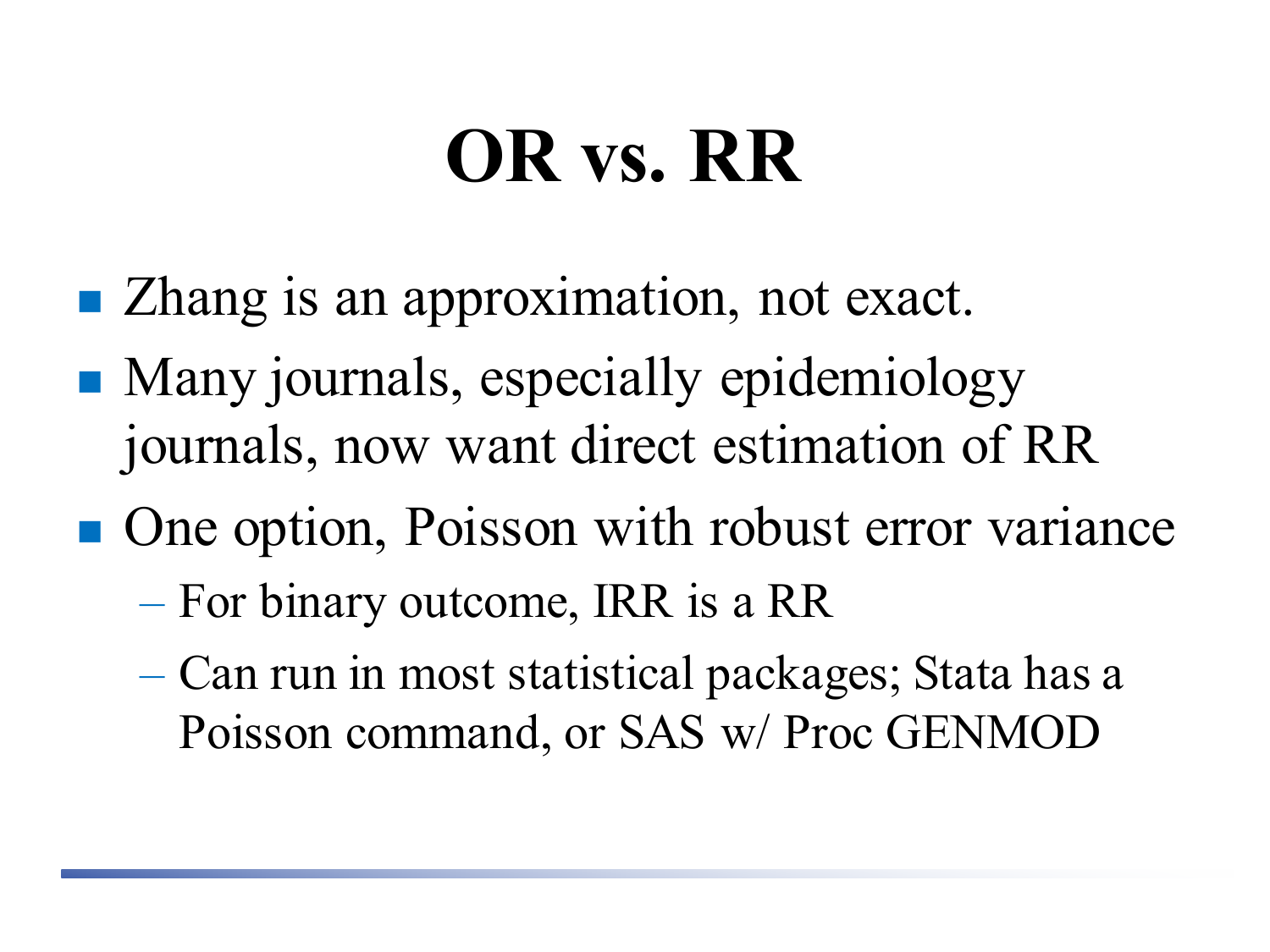## **OR vs. RR**

- Except for very large OR, and when incidence rate is large, effects of correct estimation of RR are relatively modest.
- But, better to do it correctly, then know that you won't be over-estimating the effect.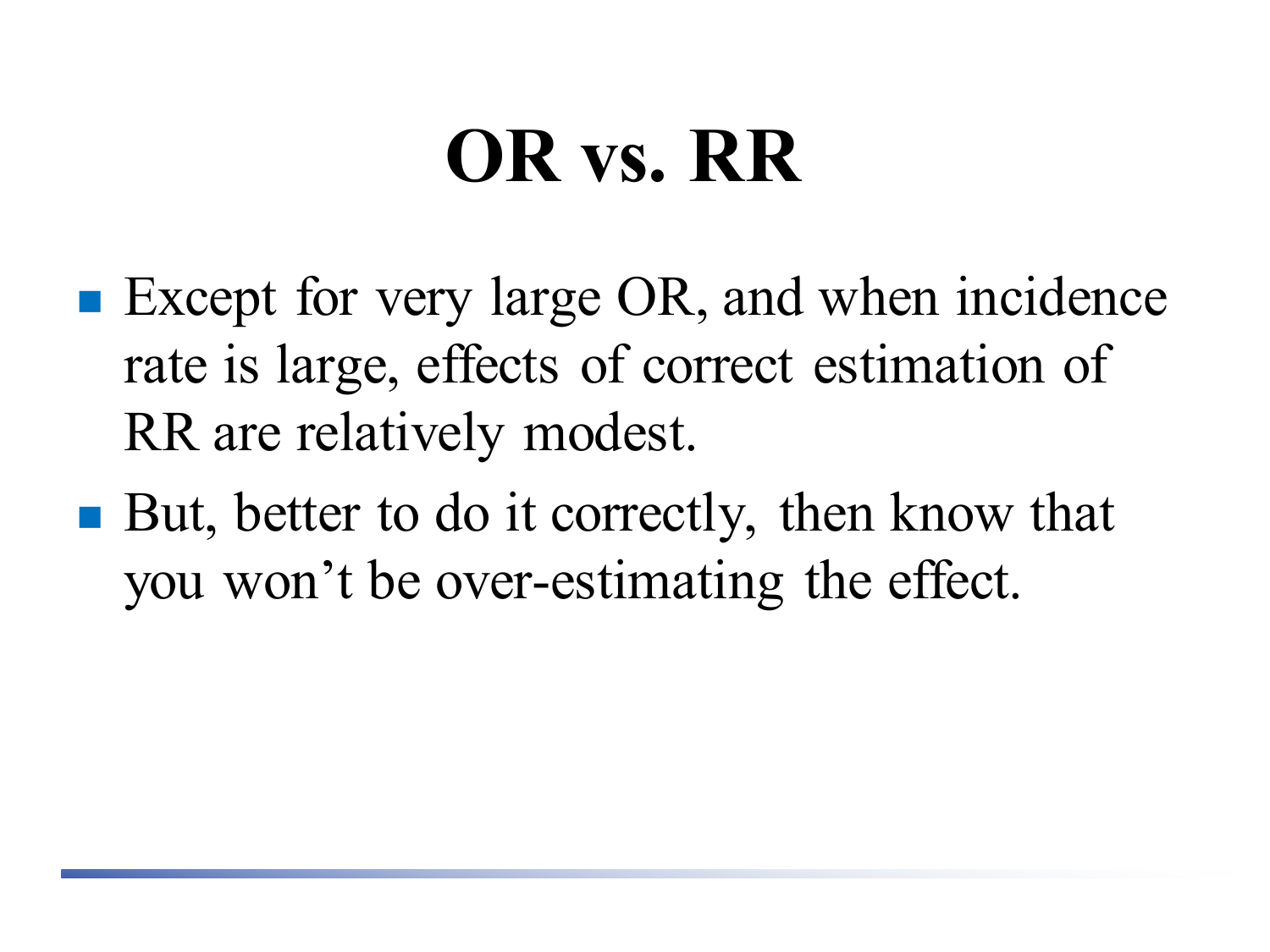## **Example of OR vs. RR**

- **From Shaw et al, Peds and Peri Epi,** 2017;31:185-194. Effect of active PTSD on gestational diabetes and preeclampsia.
- $\blacksquare$  Total N=19,986, 4.9% GDM, 4.6% Preeclampsia.
- GSM OR 1.49  $(1.19-1.88)$  RR 1.45  $(1.22-1.68)$ **PRE OR 1.28 (1.02-1.62) RR 1.30 (1.10-1.65)**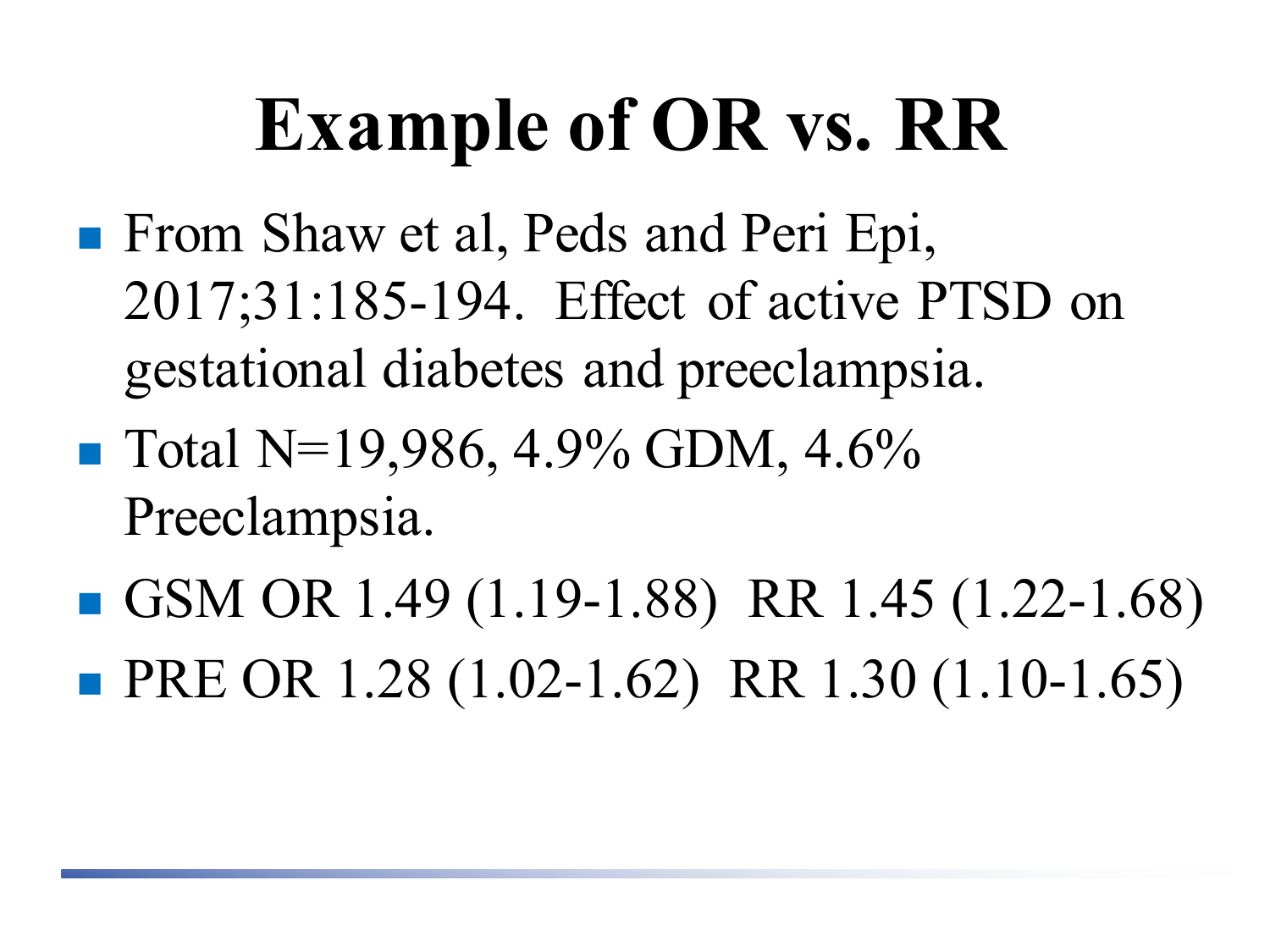## **Extensions for Binary Data**

- **There are a lot of variations** 
	- Panel data
	- Grouped data
- **For panel data, can now estimate both** random effects and fixed effects models.
- **The Stata manual lists over 30 related** estimation commands for binary outcomes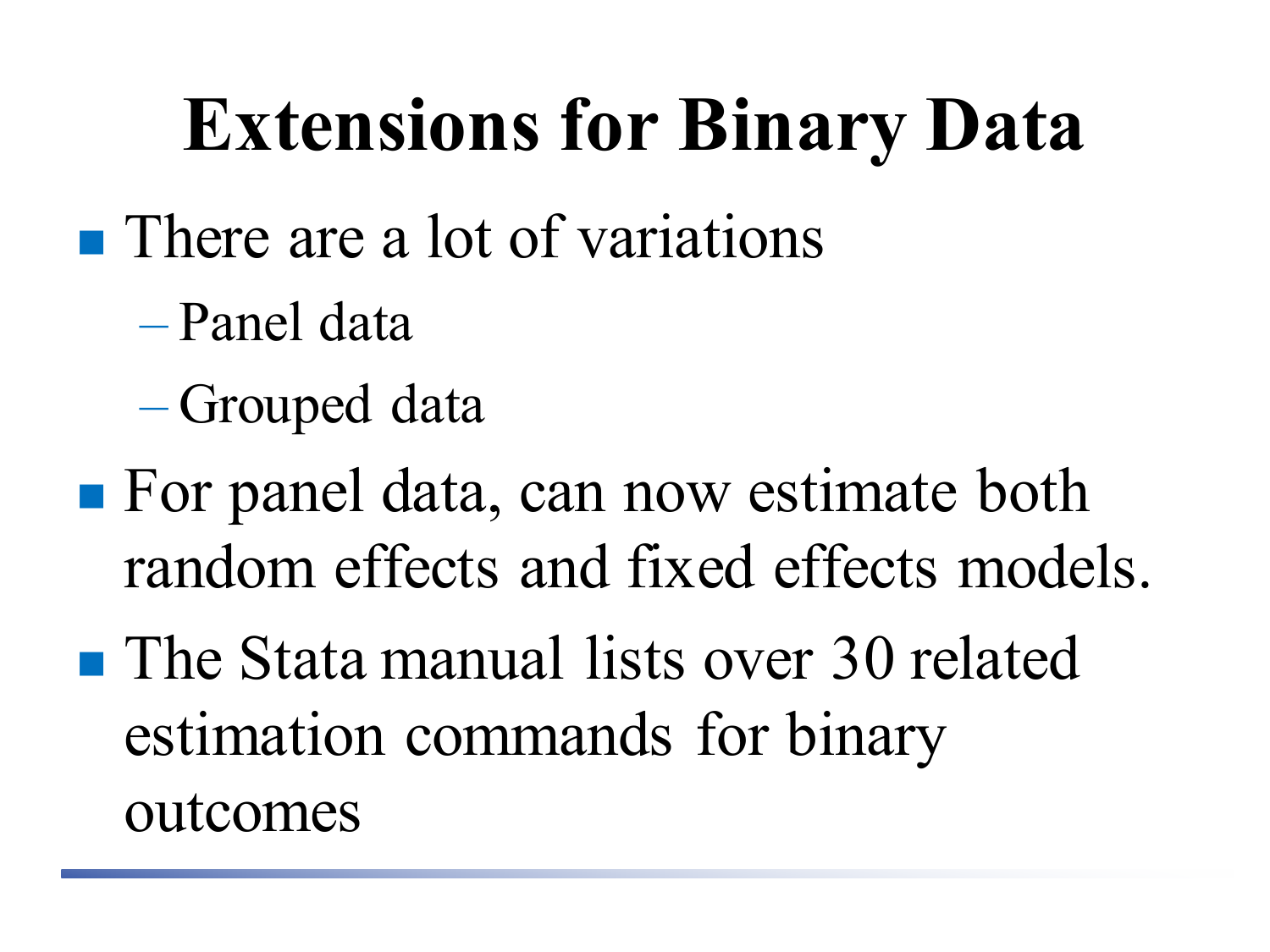### **Extensions**

- Goodness of fit tests. Several tests.
- **Probably the most commonly reported** statistics are:
	- Area under ROC curve, c-statistic in SAS output. Range 0.50 to 1.0. Intuitively, how well does model predict compared to random assignment
	- Hosmer-Lemeshow test of goodness of fit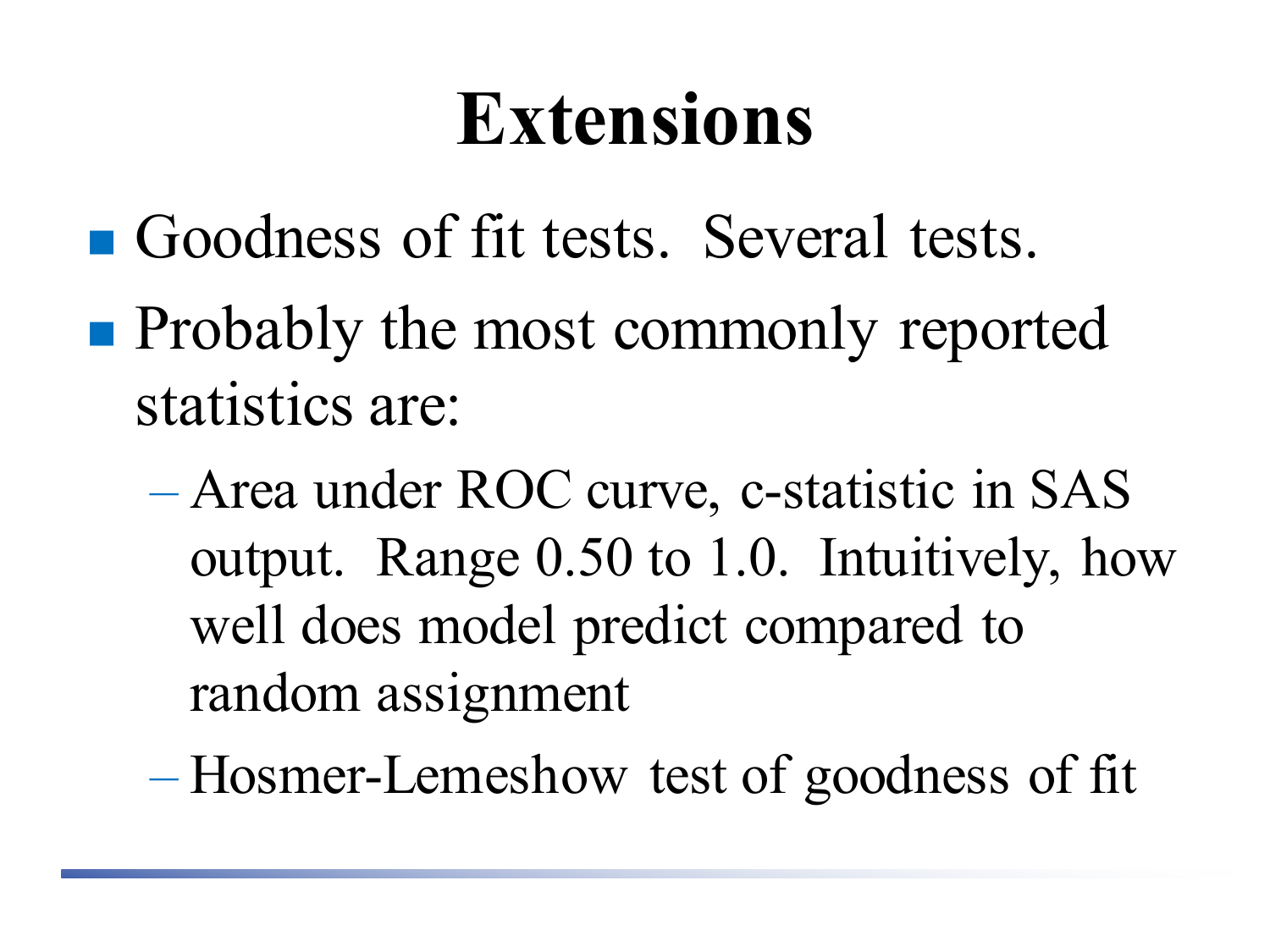## **More on Hosmer-Lemeshow Test**

- The H-L test breaks the sample up into n (usually 10, some programs (Stata) let you vary this) equal groups and compares the number of observed and expected events (e.g., deaths) in each group.
- If your model predicts well, the events will be concentrated in the highest risk groups; most can be in the highest risk group.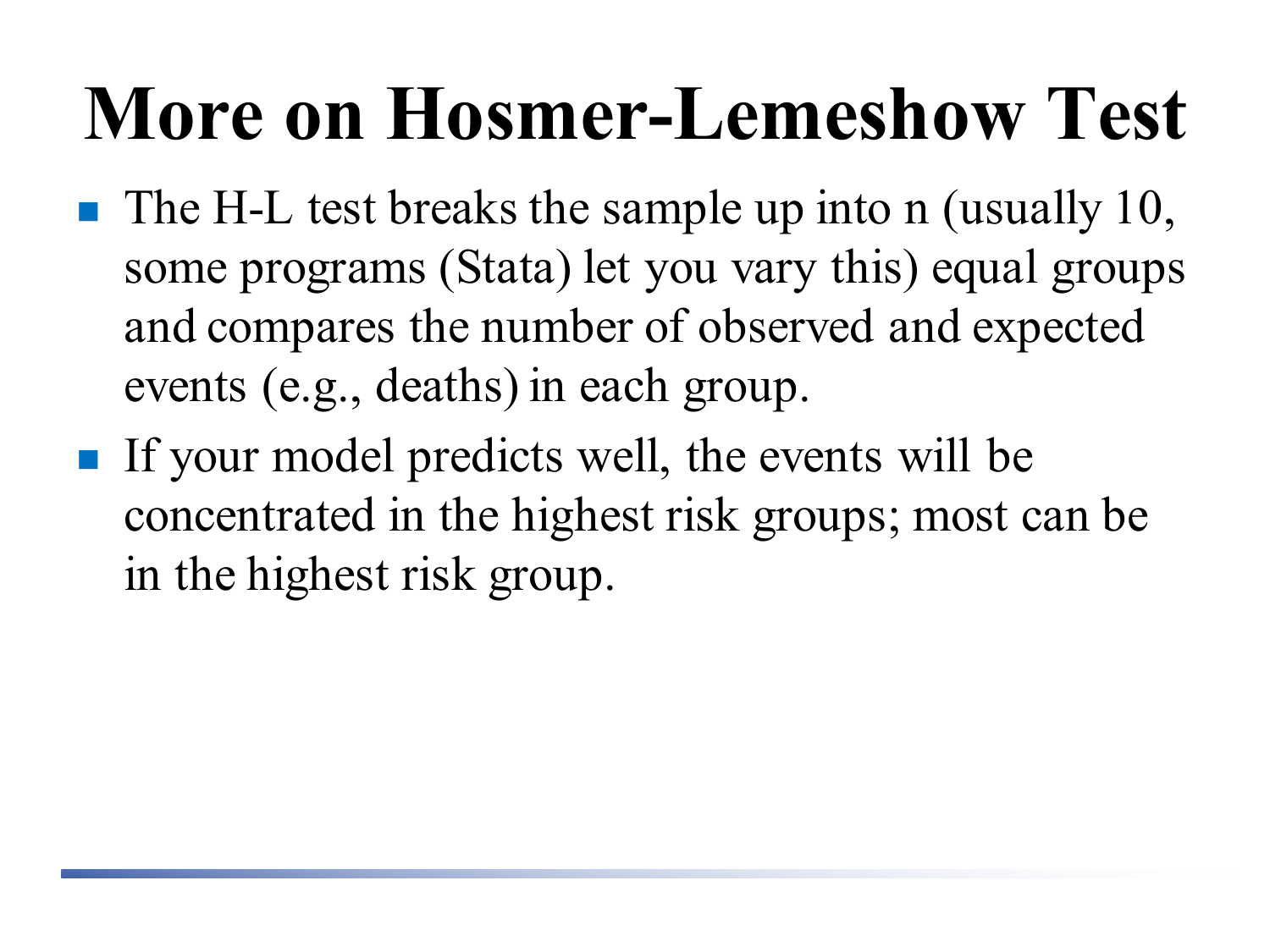### **More on Hosmer-Lemeshow Test**

- **There can be cases when you want to understand how** well the model predicts in the tail, *i.e.*, how well does the model discriminate in the mortality prediction, where most deaths are in the top decile because you have a good model?
- Alternate specification, divide the sample so that the events are split into equal groups (deciles), instead of the number of cases, compare the observed and expected deaths in each decile. Not a valid formal test, but useful to learn more about how well you are actually predicting outcome in the tail.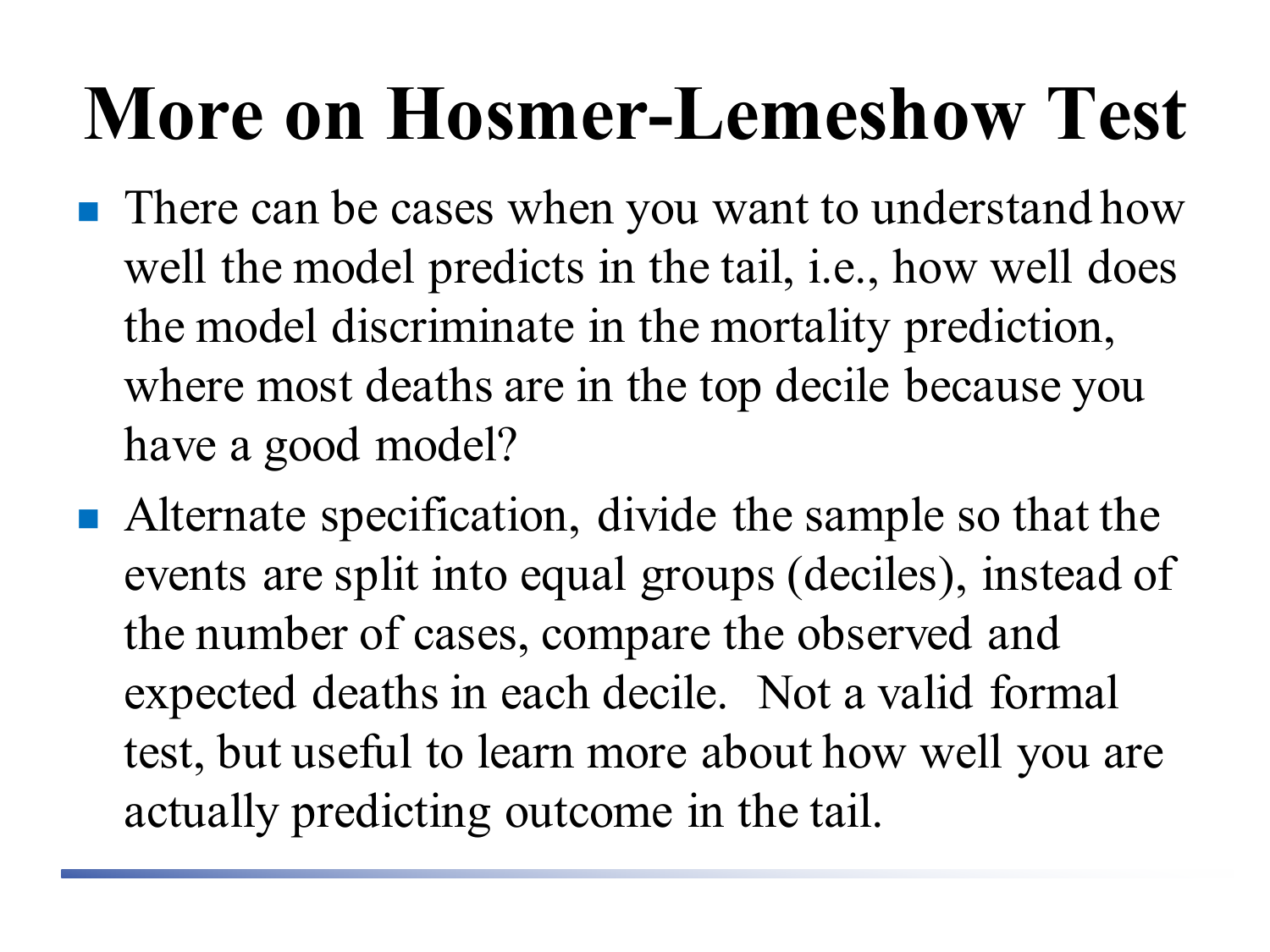## **More on Hosmer-Lemeshow Test**

1000 observations, 100 events

#### Traditional H-L test

|                          |  |  | 5                |      |      | 8 |                |     |
|--------------------------|--|--|------------------|------|------|---|----------------|-----|
|                          |  |  |                  |      |      |   |                |     |
| Event $1 \t 0 \t 1 \t 2$ |  |  | $\blacksquare$ 3 | $-4$ | $-6$ |   | $\triangle 15$ | -60 |

#### Alternate test

|                                  |  | $\vert 3 \vert$ | $5 -$                         | $\begin{array}{ c c c c c } \hline 6 & 7 & \hline \end{array}$ | $\parallel 8$ |                 |            |
|----------------------------------|--|-----------------|-------------------------------|----------------------------------------------------------------|---------------|-----------------|------------|
|                                  |  |                 | 570 140 110 80 25 22 16 14 12 |                                                                |               |                 | $\vert$ 11 |
| Event 10 10 10 10 10 10 10 10 10 |  |                 |                               |                                                                |               | 10 <sup>1</sup> |            |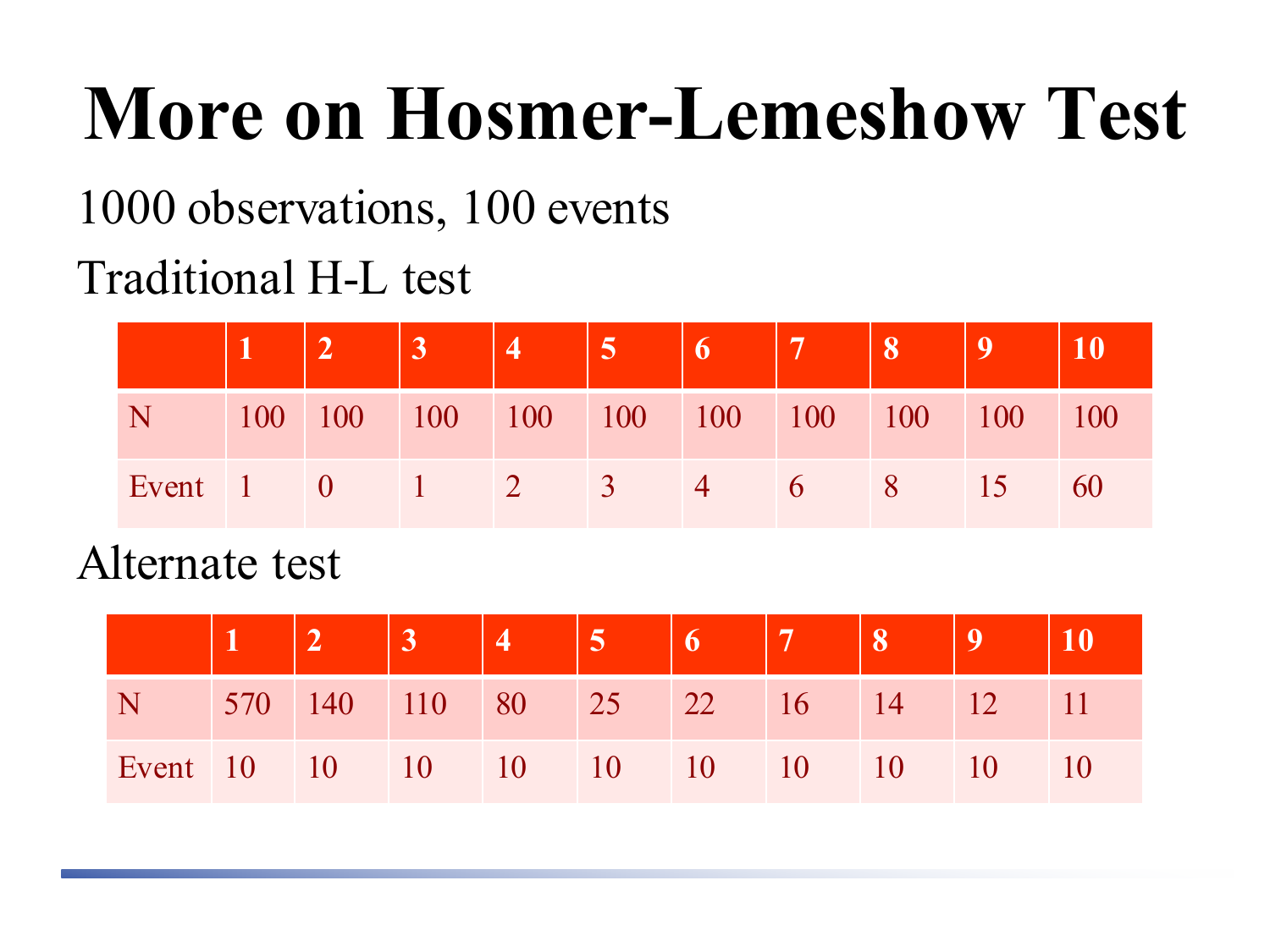# **Estimation Note for Very Large Samples**

- If you have very large samples; millions, it takes a lot longer to estimate a maximum likelihood model than OLS
- But, same X matrix, so the p-values for OLS are approximately the same as a logit model (or any other ML model). Can use OLS for model development, test RHS variables, etc., and only estimate the final models with logit or other maximum likelihood model.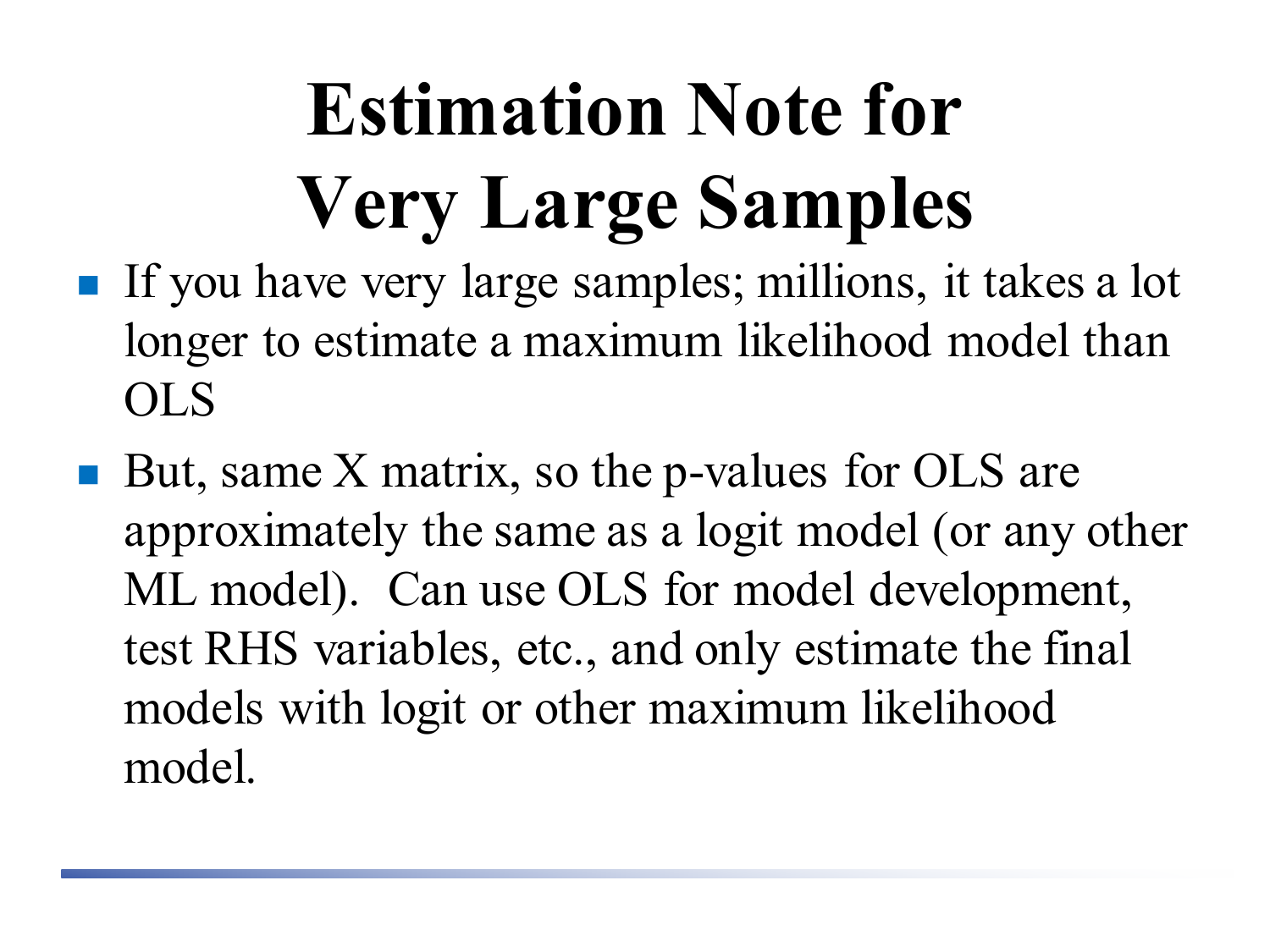## **Multinomial or Discrete Choice**

- What if more than one choice or outcome?
- **Options are more limited** 
	- Multivariable Probit (multiple decisions, each with two alternatives)
	- Two different logit models (single decision, multiple alternatives)
	- Ordered logit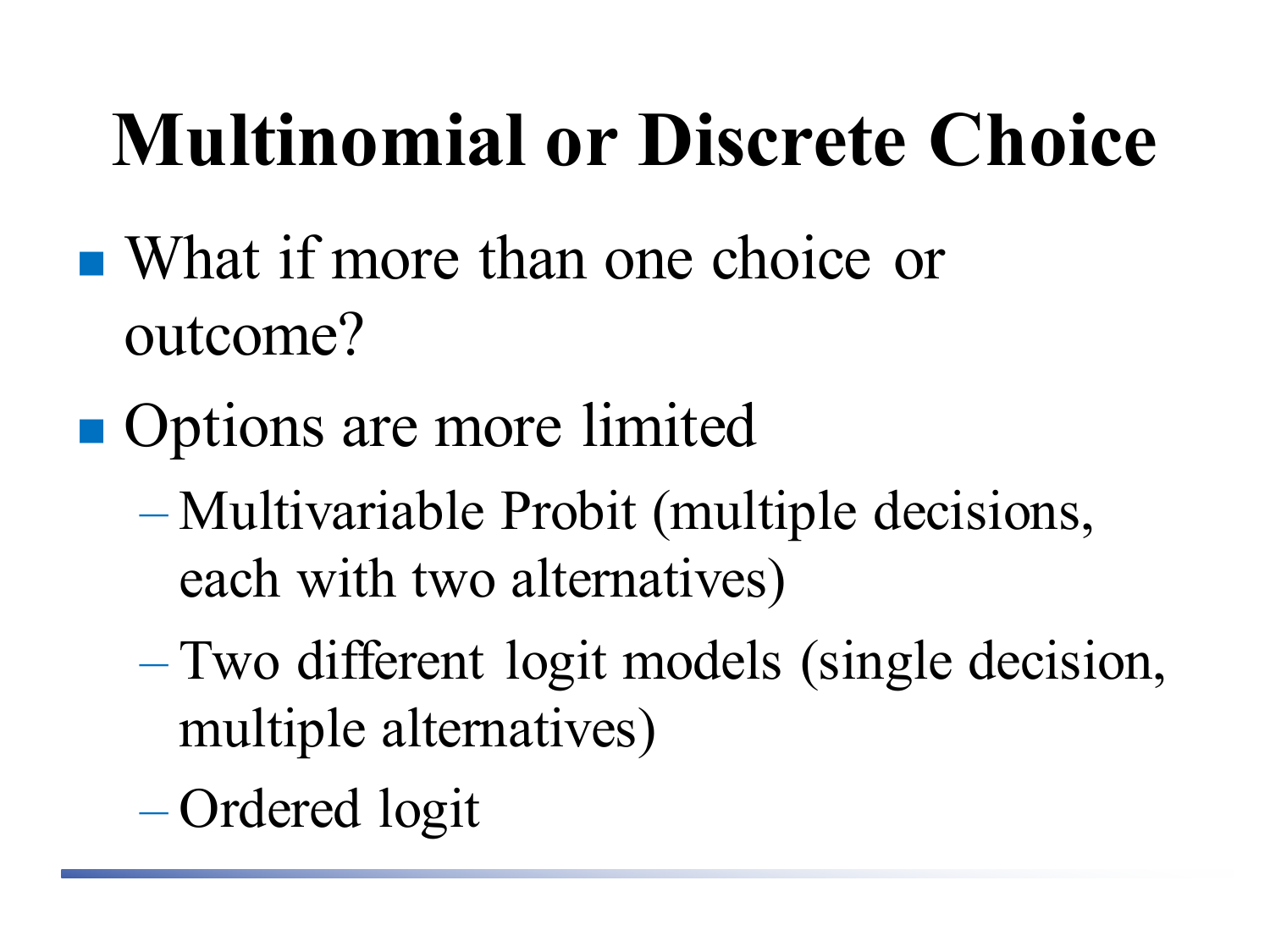## **Examples of Health Care Uses for Multiple Choice Models**

- Choice of what hospital to use, among those in market area (or chose VA vs. several other options)
- Choice of treatment among several options
- **Ordered vs. unordered choices**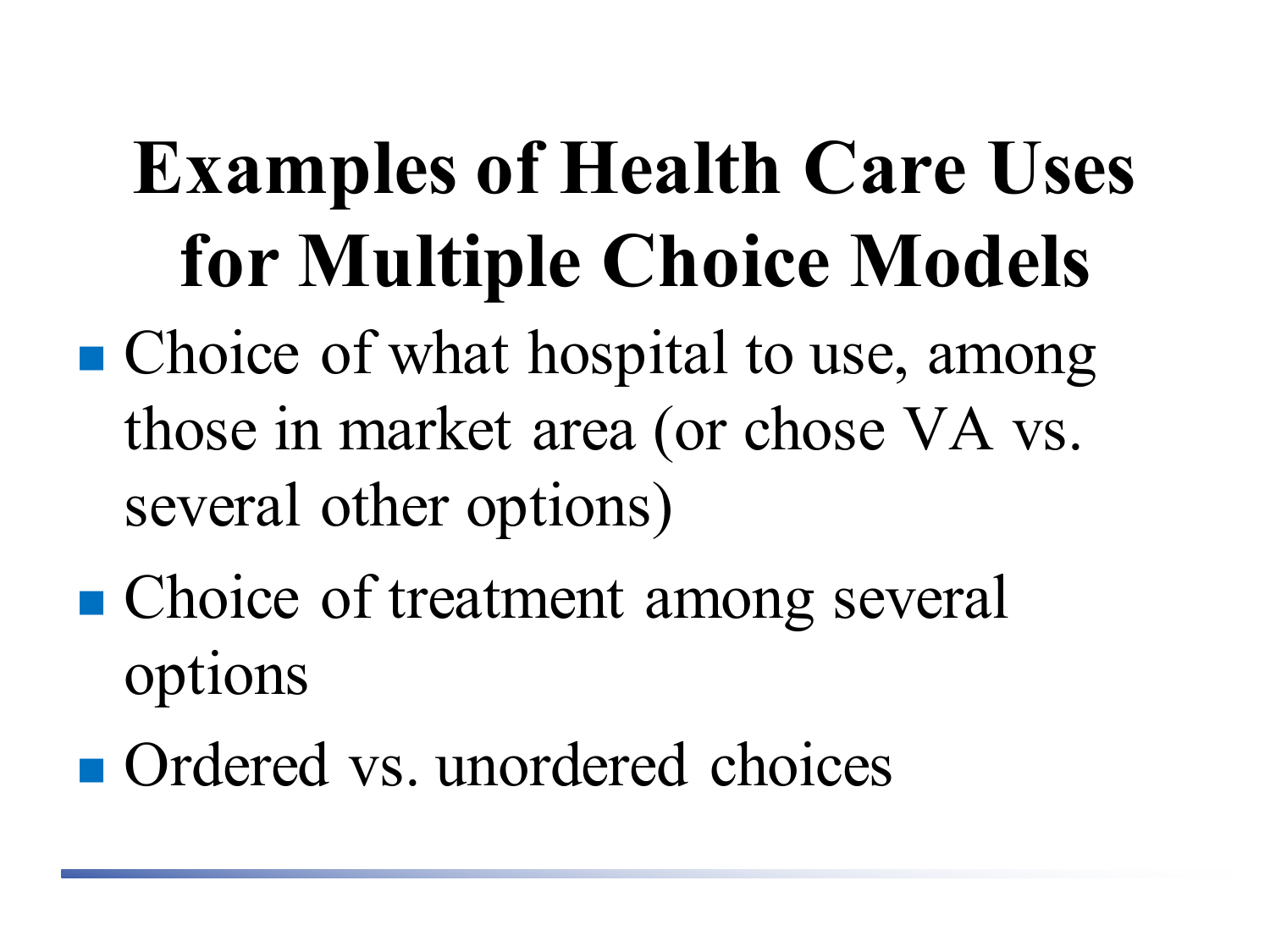## **Logit Models for Multiple Choices**

■ Conditional Logit Model (McFadden) – Unordered choices

**Multinomial Logit Model** 

– Choices can be ordered.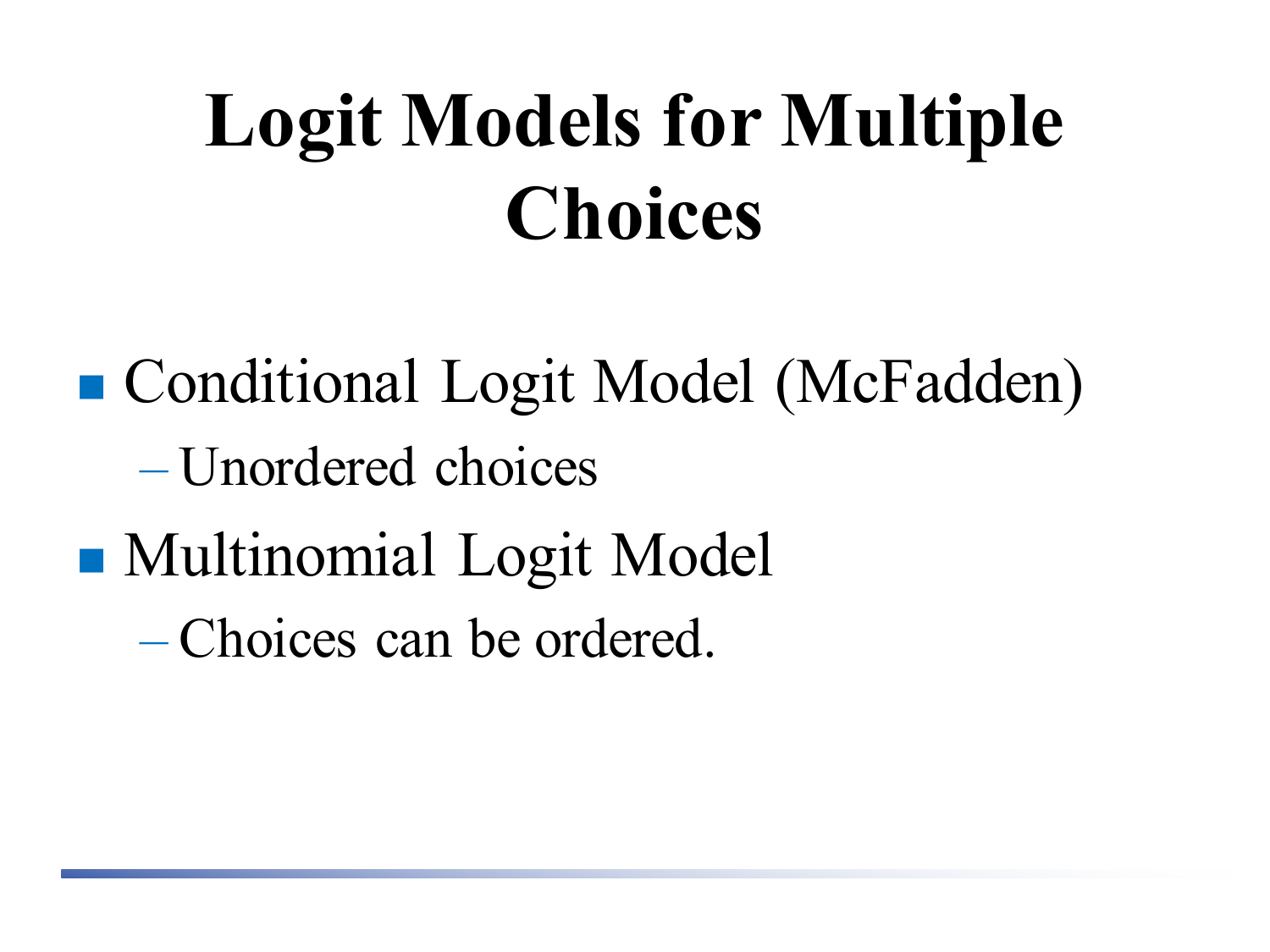## **Conditional logit model**

- **Also known as the random utility model**
- If Is derived from consumer theory
- How consumers choose from a set of options
- Model driven by the characteristics of the choices; original McFadden model only included characteristics of choices, no individual characteristics.
- **Can express the results as odds ratios.**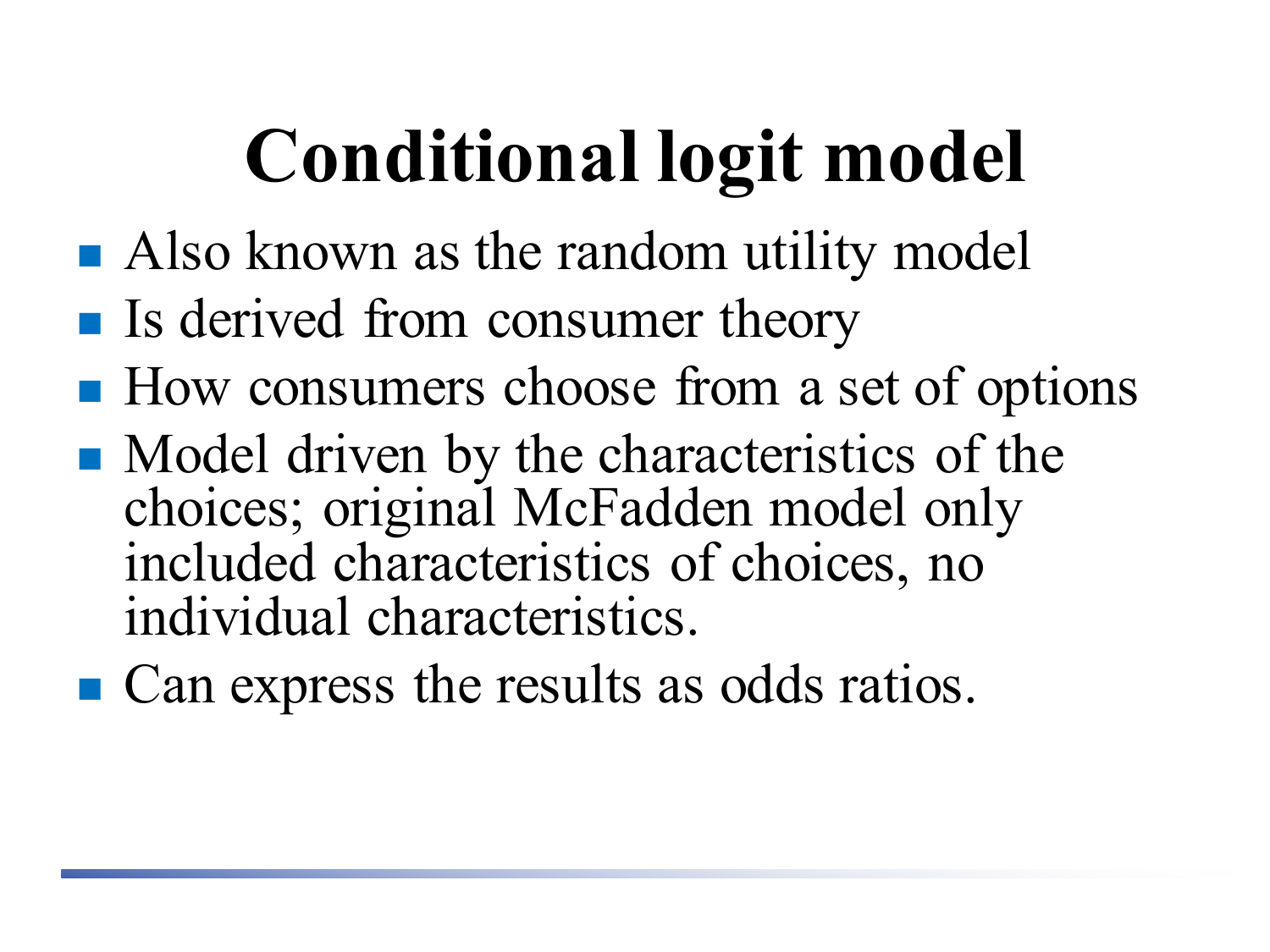## **Conditional logit model**

- Individual characteristics "cancel out" but can be included indirectly. For example, in hospital choice, can interact individual characteristic with distance to hospital
- Stata, clogit, can directly include both individual and choice-level variables.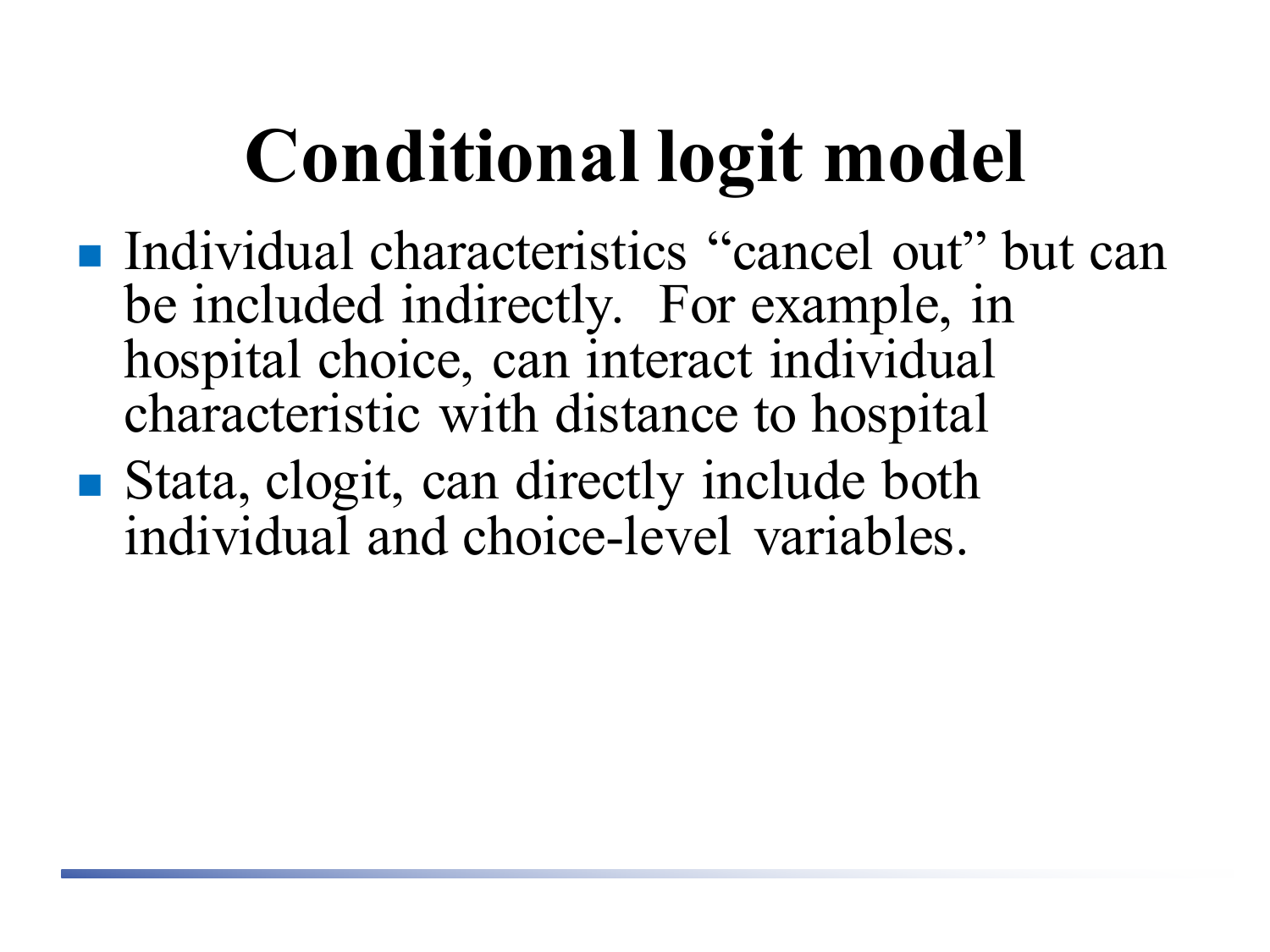## **Estimation of McFadden's Model**

- Some software packages (e.g. SAS) require that the number of choices be equal across all observations.
- **LIMDEP**, allows a "NCHOICES" options that lets you set the number of choices for each observation. This is a very useful feature. Can to do this in Stata (clogit) with "group"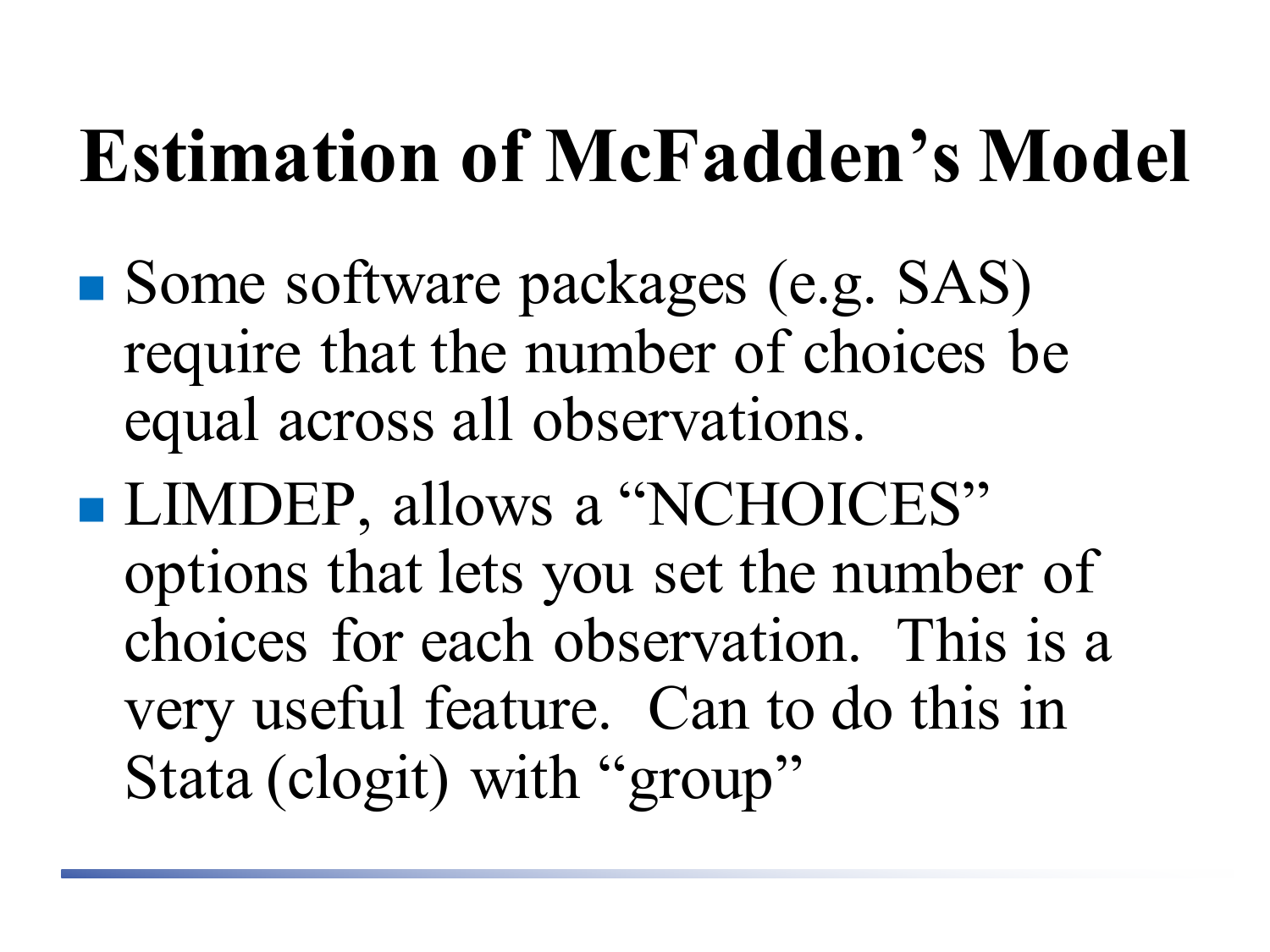## **Multinomial Logit Model**

- **Must identify a reference choice, model** yields set of parameter estimates for each of the other choices, relative to the reference choice
- Allows direct estimation of parameters for individual characteristics. Model can (should) also include parameters for choice characteristics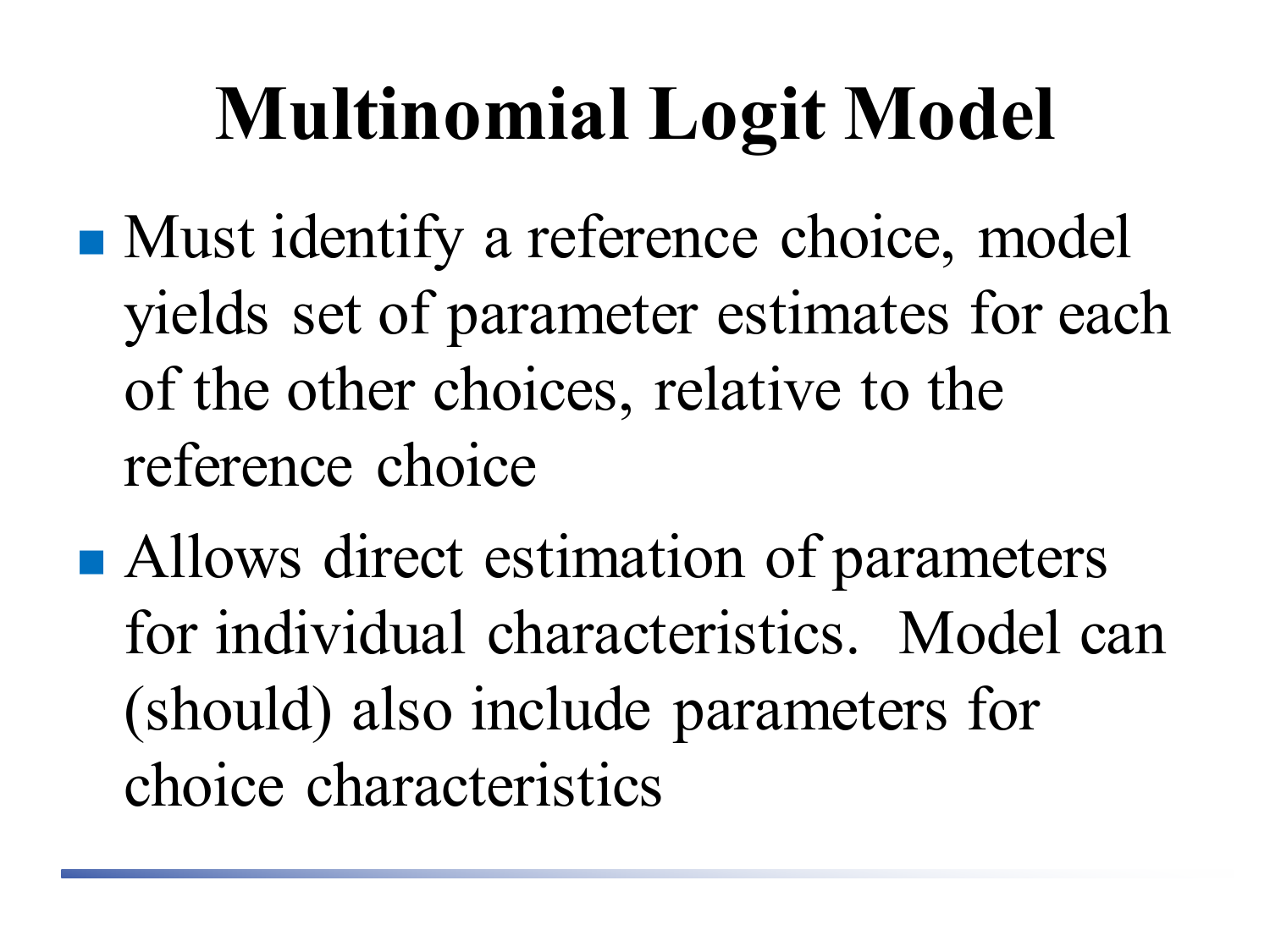## **Multinomial Logit Model**

 Multinomial logit model can be estimated for either ordered or unordered choices. State (mlogit) allows up to 50 choices (or outcomes).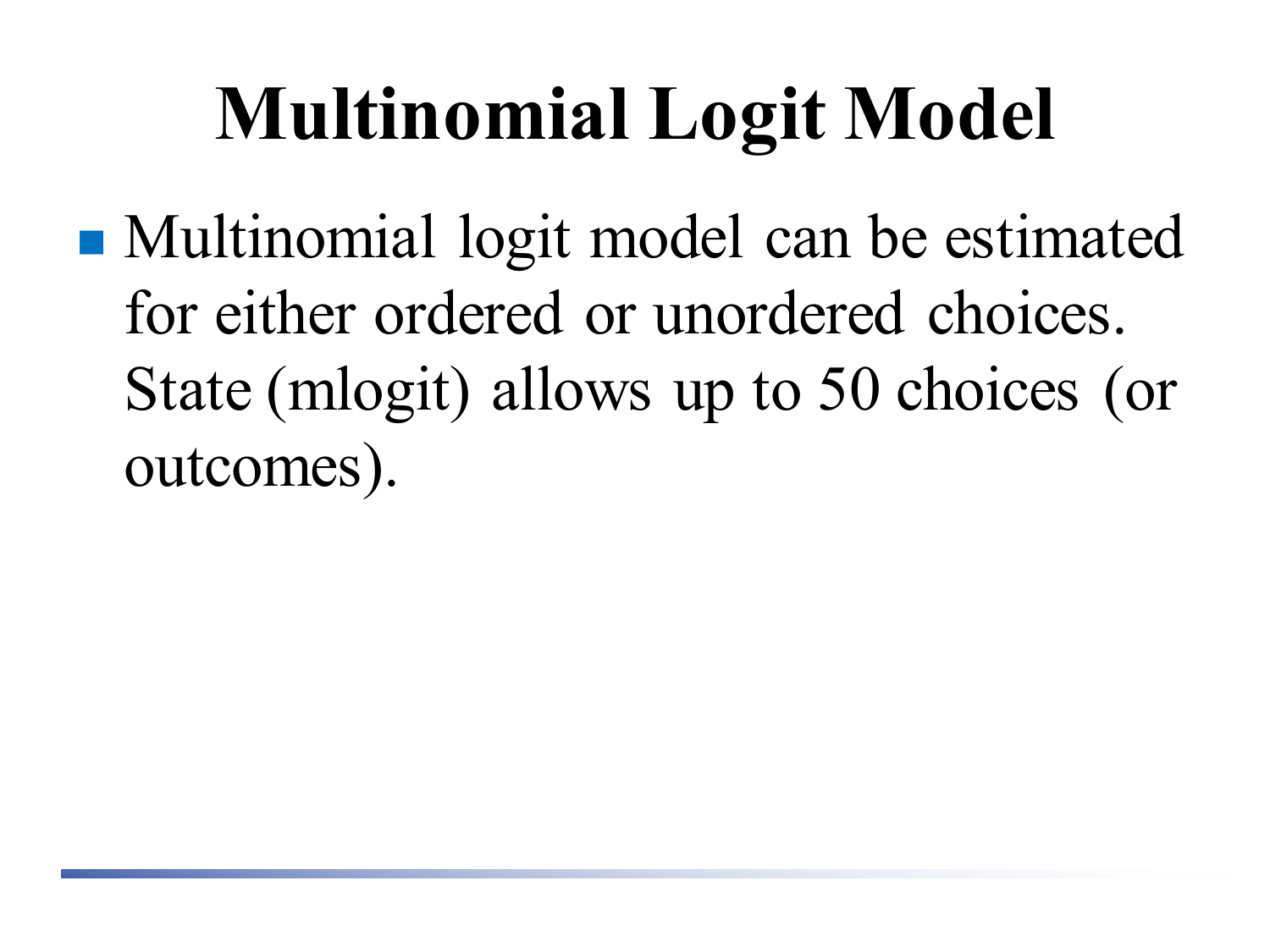## **Examples of Application of Multinomial Choice**

- NICUs have formal levels of care that define patients that they can treat.
- Simplified 3 levels, low, medium, high.
- Examined the effect of hospital opening a mid-<br>level NICU on how VLBW (BW<1500g) deliveries shifted across hospitals.
- Full example in clinical journal, Haberland et al., Pediatrics 2006;118(6):1667-1675.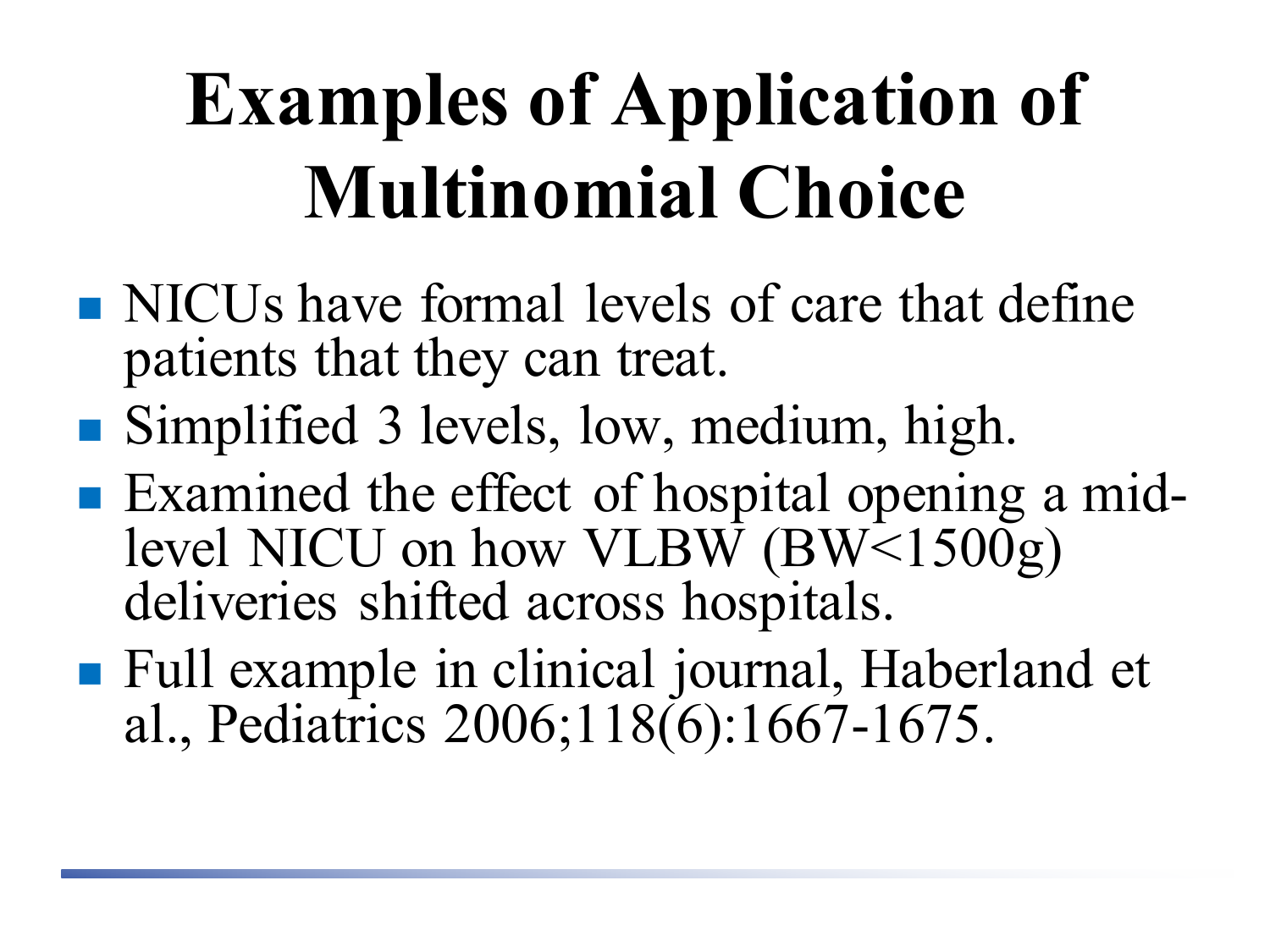#### **Results of Multinomial Choice Example**

Births in low level NICU -0.653 (se 0.274) Births in high level NICU -0.695 (se 0.181)

Predicted changes in shares of VLBW births at each level

Low level NICU  $-2.0\%$ Mid level NICU 17.0% High level NICU  $-15.0\%$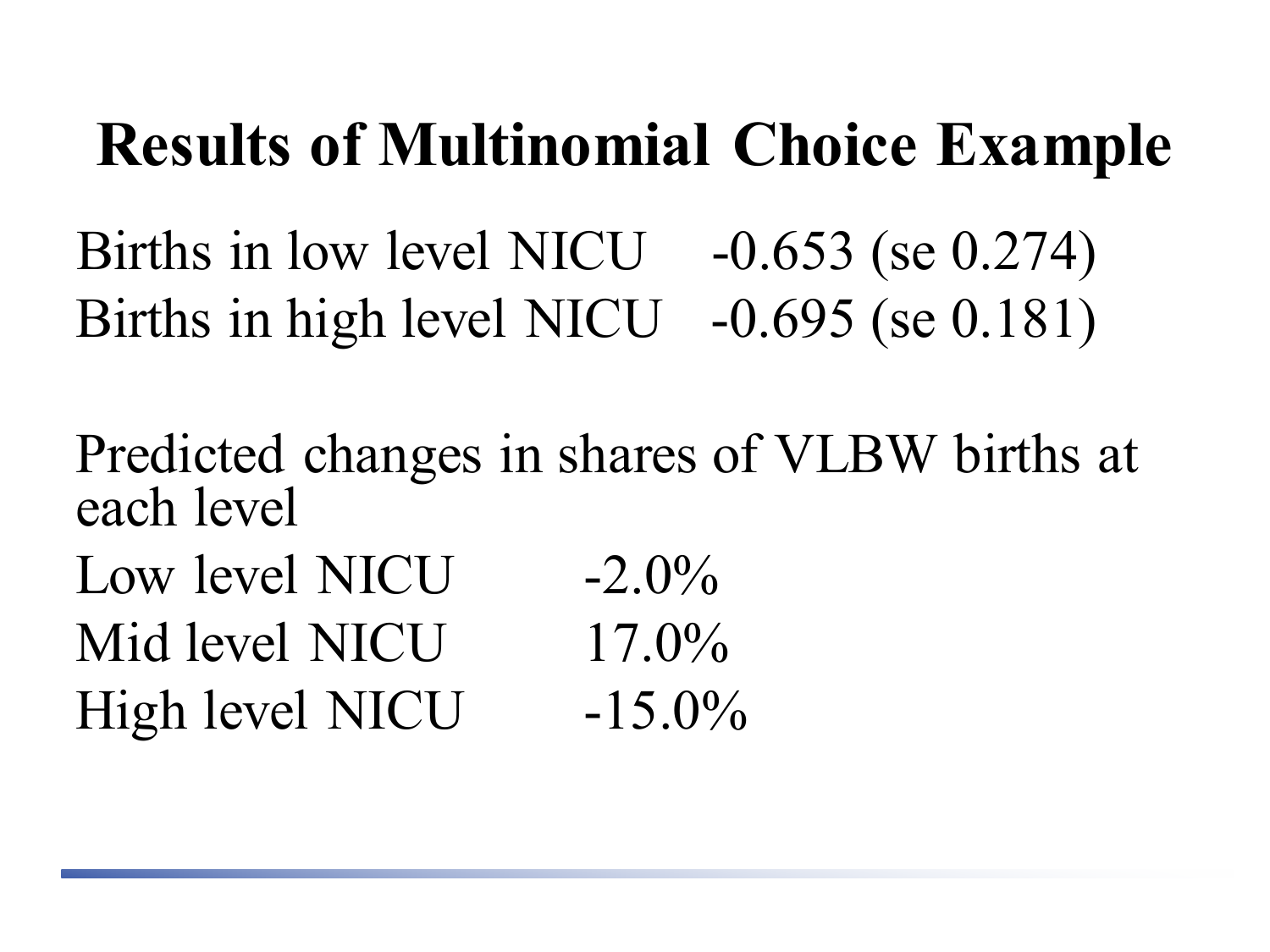## **Independence of Irrelevant Alternatives**

- **Results should be robust to varying the number** of alternative choices
	- Can re-estimate model after deleting some of the choices.
	- McFadden, regression based test. Regression- Based Specification Tests for the Multinomial Logit Model. J Econometrics 1987;34(1/2):63- 82.
- If fail IIA, may need to estimate a nested logit model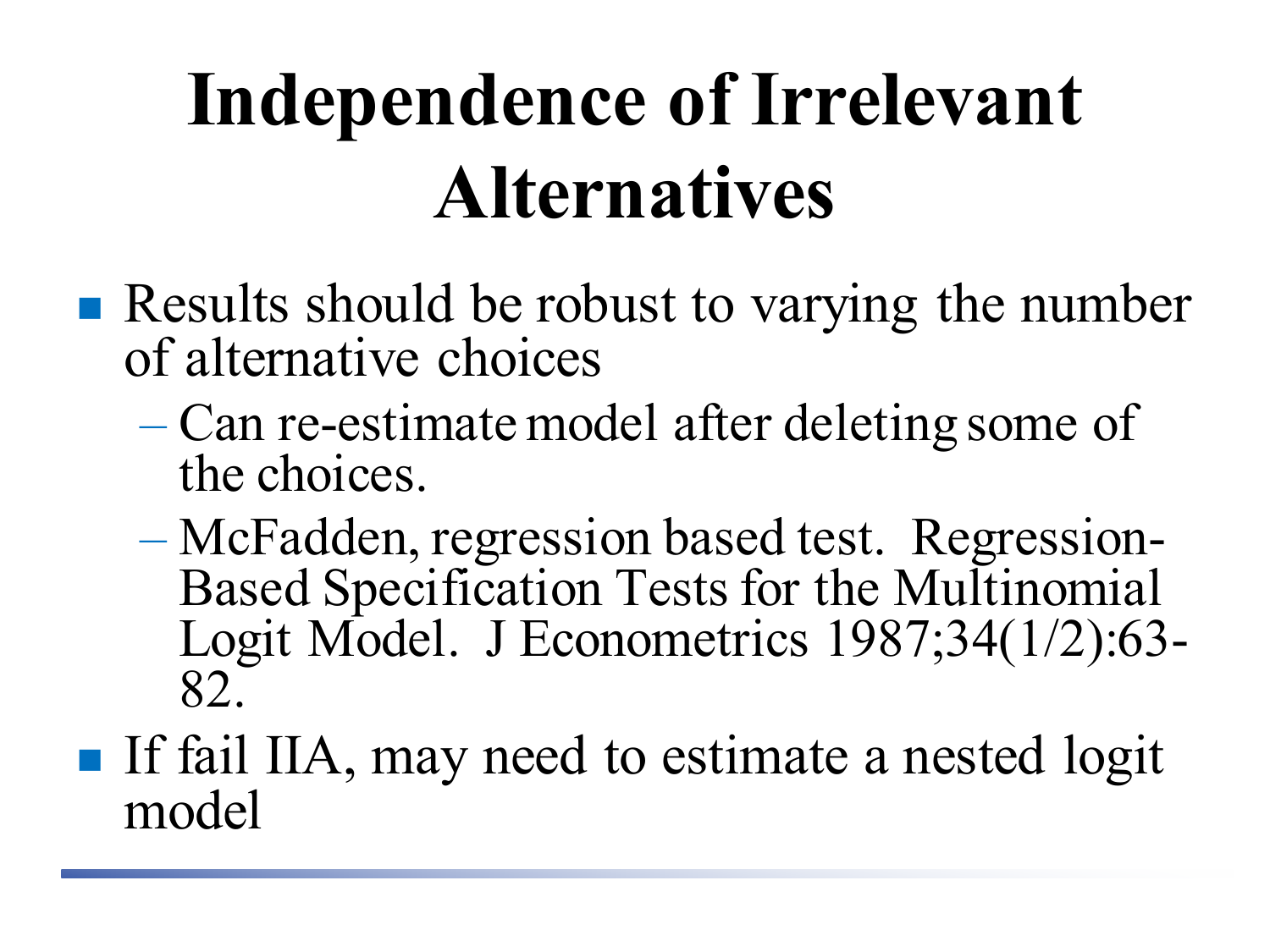## **Independence of Irrelevant Alternatives - 2**

- **Neve** McFadden test can also be used to test for omitted variables.
- **For many health applications, doesn't** matter, the models are very robust (e.g. hospital choice models driven by distance).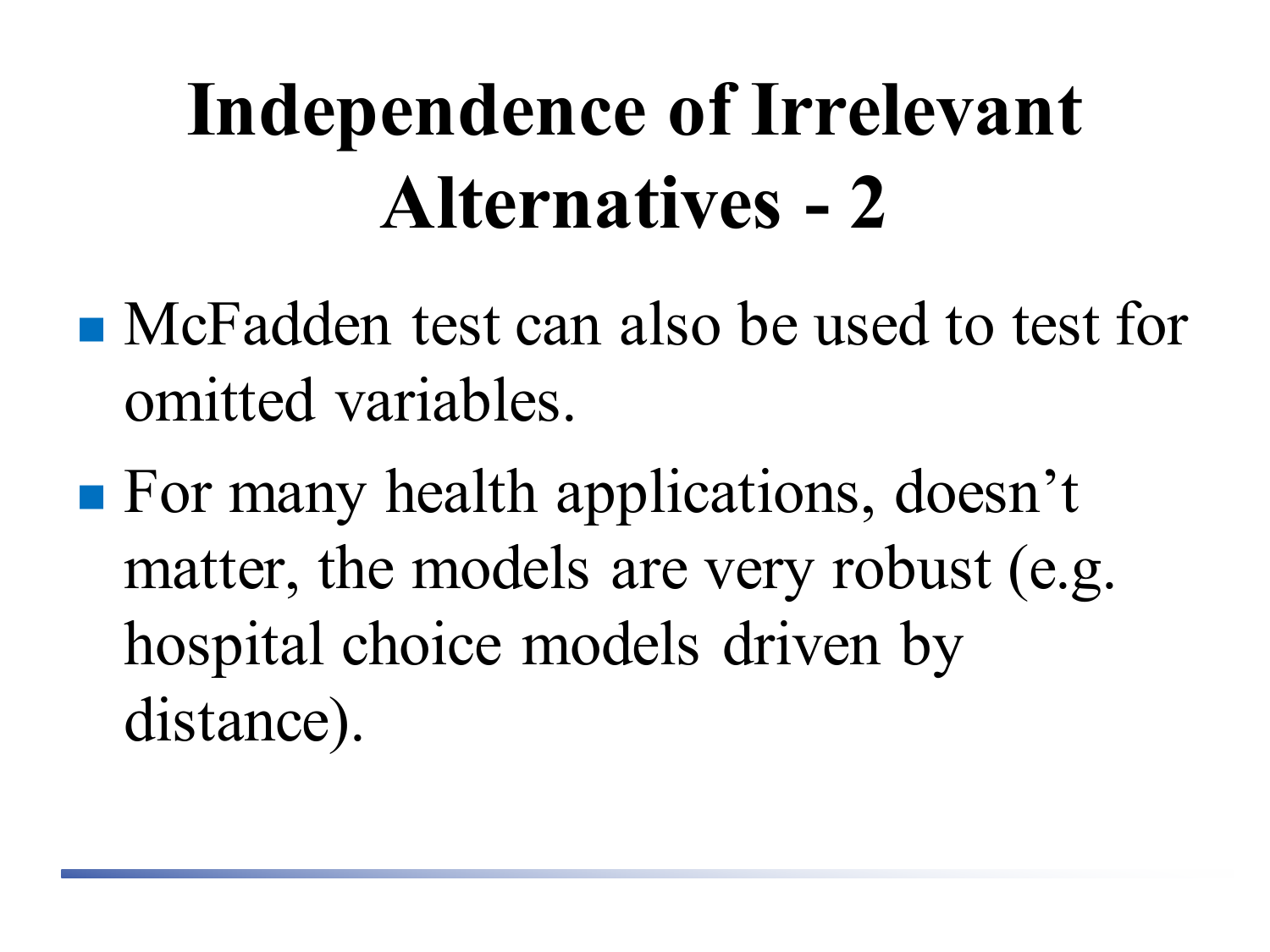## **Count Data (integers)**

- Continuation of the same problem; dependent variable can only assume specific values and can't be  $\leq$ zero
- **Problem diminishes as counts increase**
- Rule of Thumb. Need to use count data models for counts under 30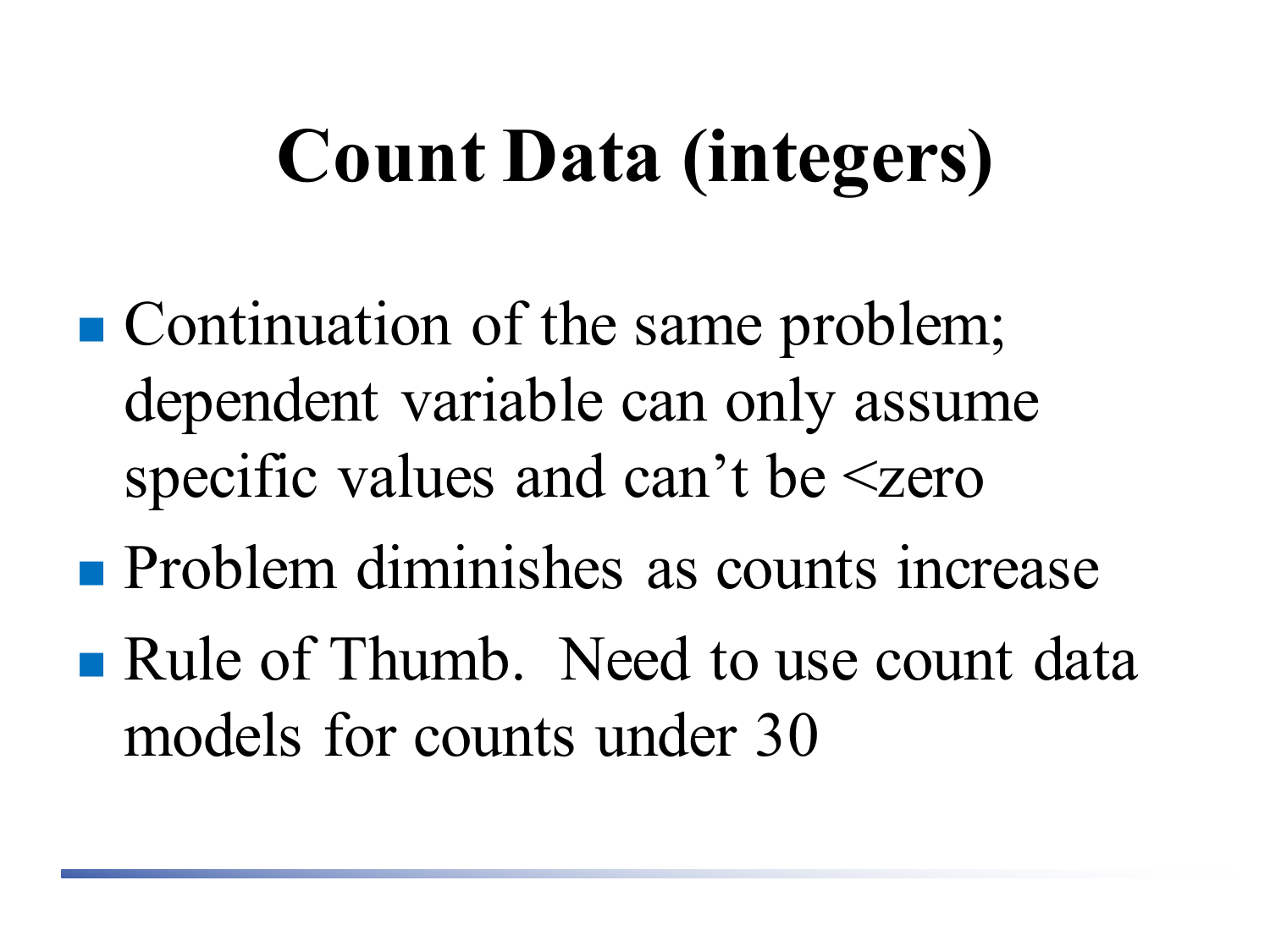### **Count Data**

- Some examples of where count data models are needed in health care
	- Dependent variable is number of outpatient visits by each patient
	- Number of times a prescription for a chronic disease medication is refilled in a year
	- Number of adverse events in a unit (or hospital) over a period of time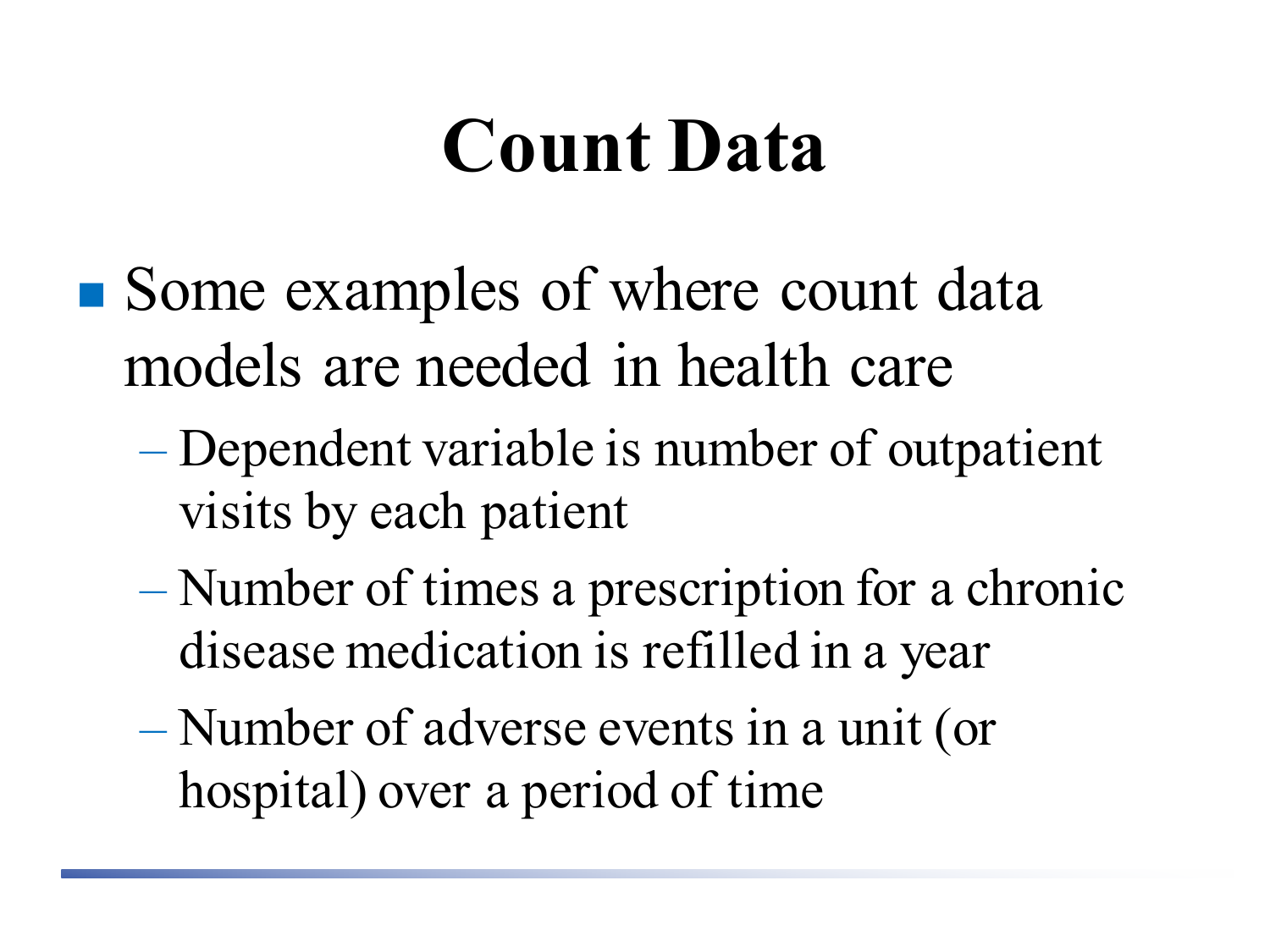#### **Count Data**

- Poisson distribution. A distribution for counts.
	- Problem: very restrictive assumption that mean and variance are equal

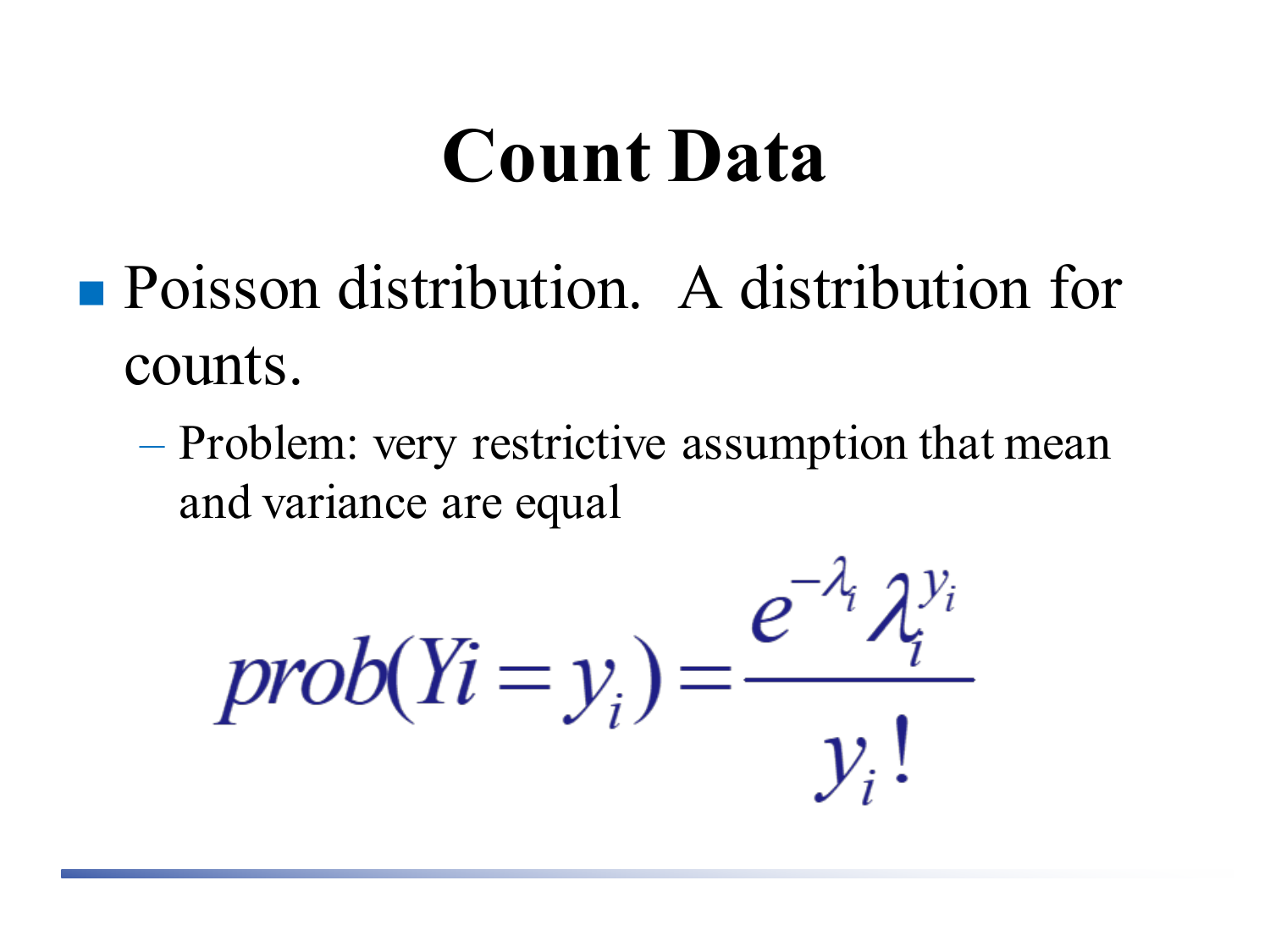#### **Count Data**

 In general, negative binomial is a better choice. Stata (nbreg), test for what distribution is part of the package. Other distributions can also be used.

 $f(y_i|x_i, u_i) = \frac{e^{-ru}}{r}$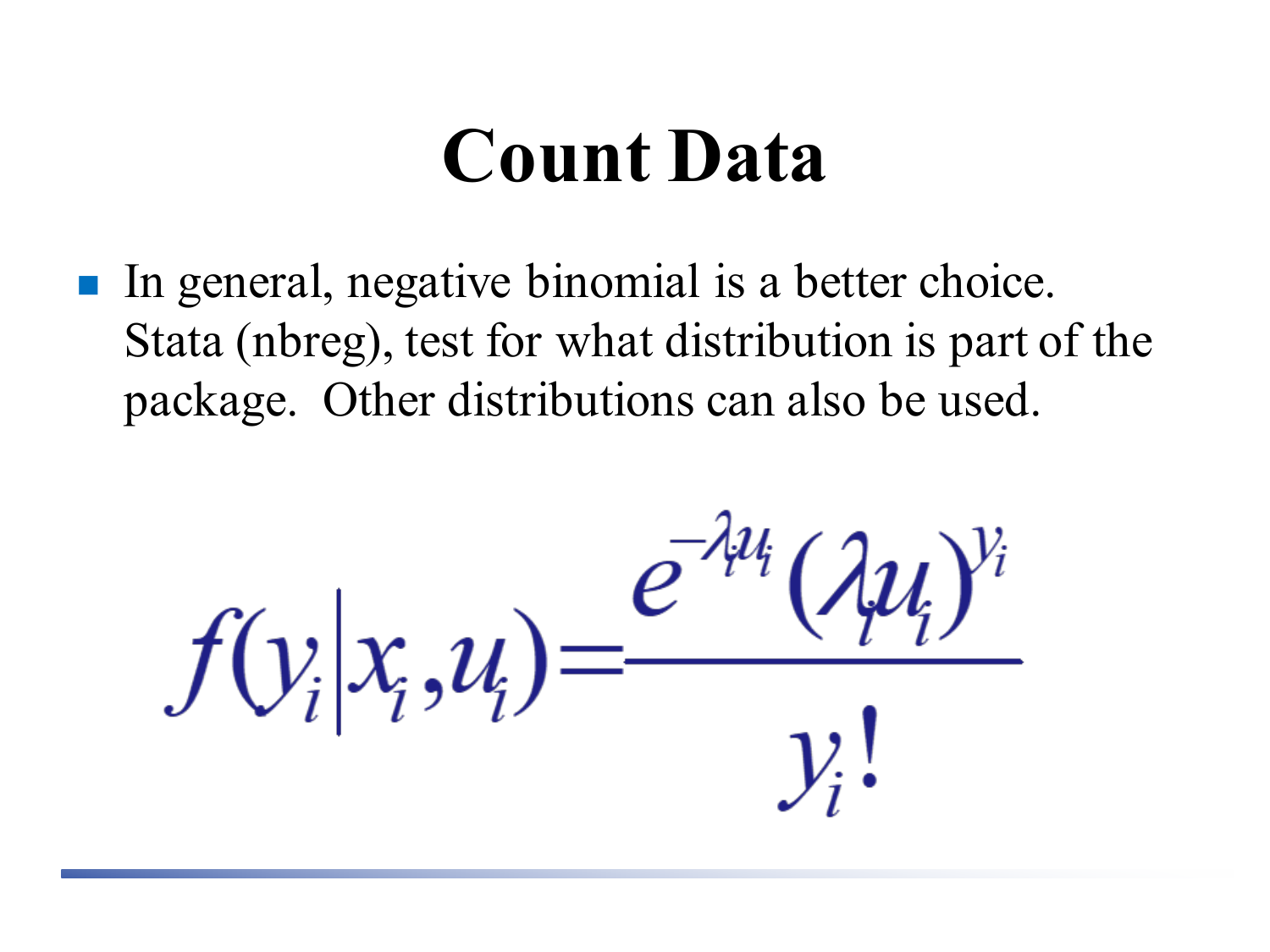## **Interpreting Count Data Models**

- lnE(event rate) =  $Bx$
- Incidence Rate Ratio =  $e^{B}$ , similar to an odds ratio; rate at which event occurs
- Multiply IIR by exposure to get expected number of events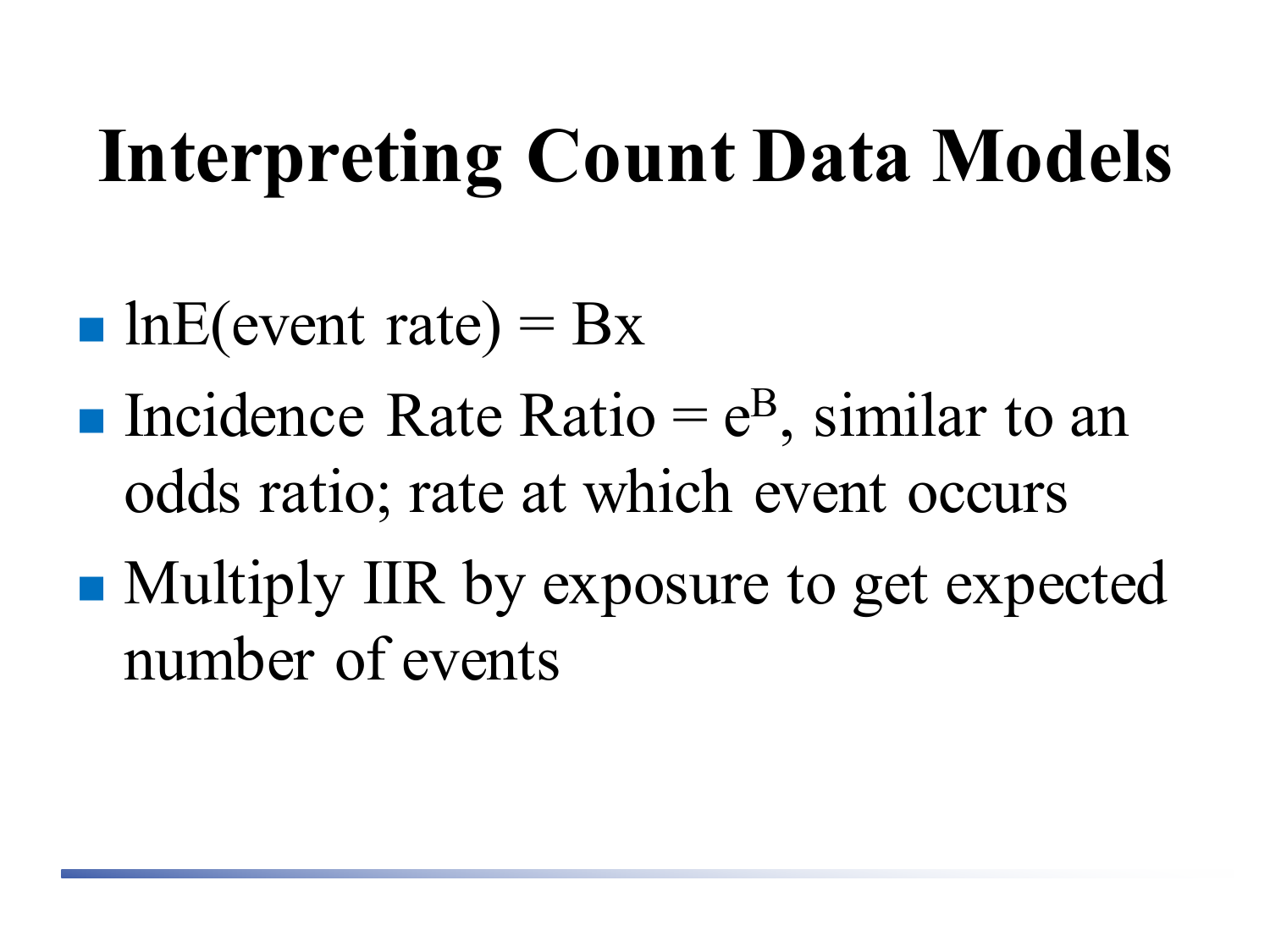## **Notes for Count Data Models**

- More common to see OLS used for counts than for binary or very limited choices.
- **Real problem with OLS when there are** lots of zeros. Will result in reduced statistical significance. Can go in opposite direction when counts are larger. ■ Can have meaningful effects of

coefficients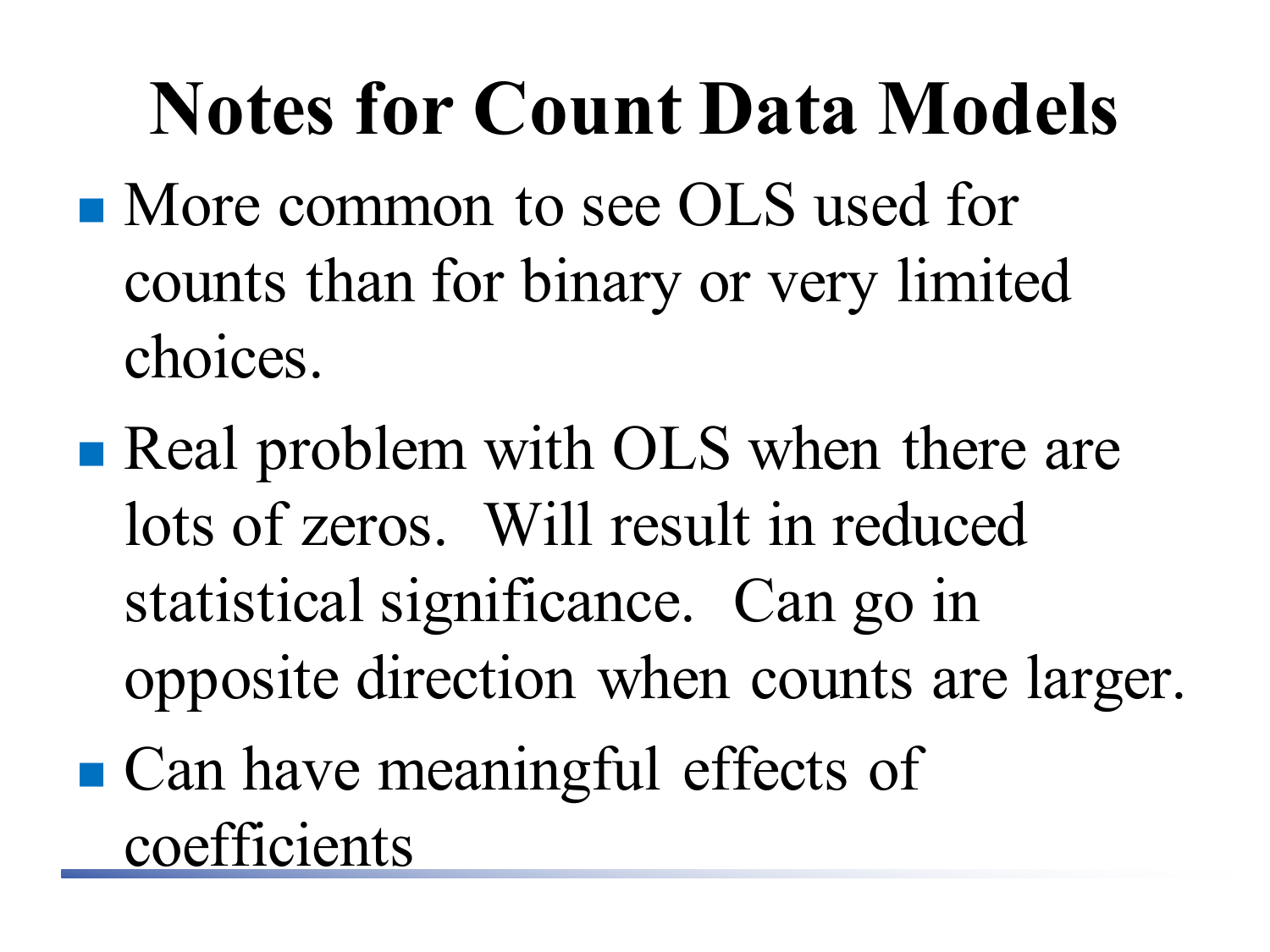## **Notes for Count Data Models-2**

- **As with logit, lots of extensions, for** example, Stata, xtnbreg for panel data
- Stata, gnbreg, generalization of negative binomial model with respect to dispersion of the data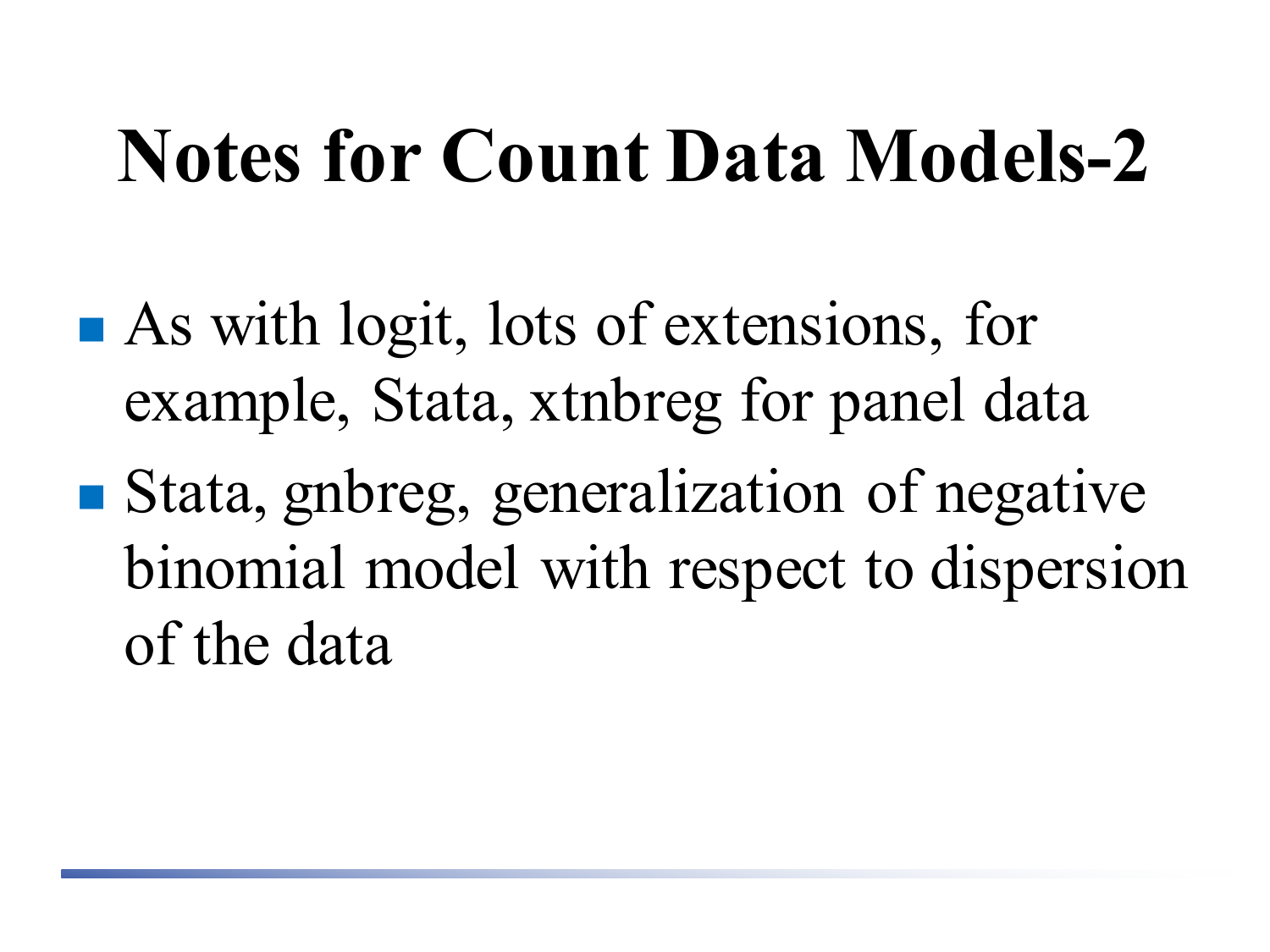## **Notes for Count Data Models-3**

- 30 is a rule of thumb, but should still consider a count model if most are small counts
- Need to consider distribution and data generating process. If mixed process, may need to split sample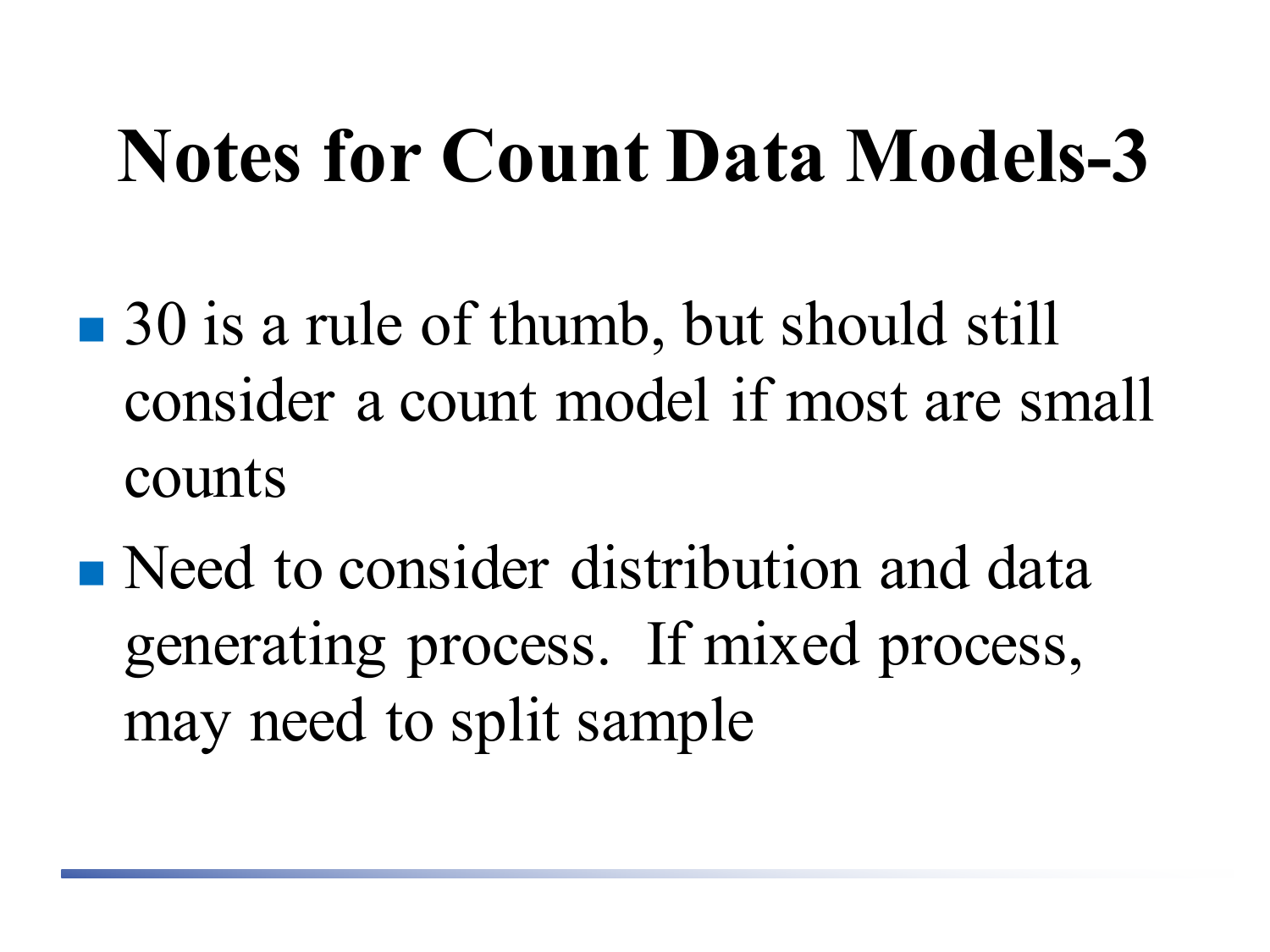## **Example of Mixed Data Generating Processes**

#### **Predicting LOS for newborns**

- Well babies, all with LOS<= 5 days, about 90% of all newborns, clearly a count
- Sick newborns, can have very long LOS
- Solution, separate models for well babies and for sick babies.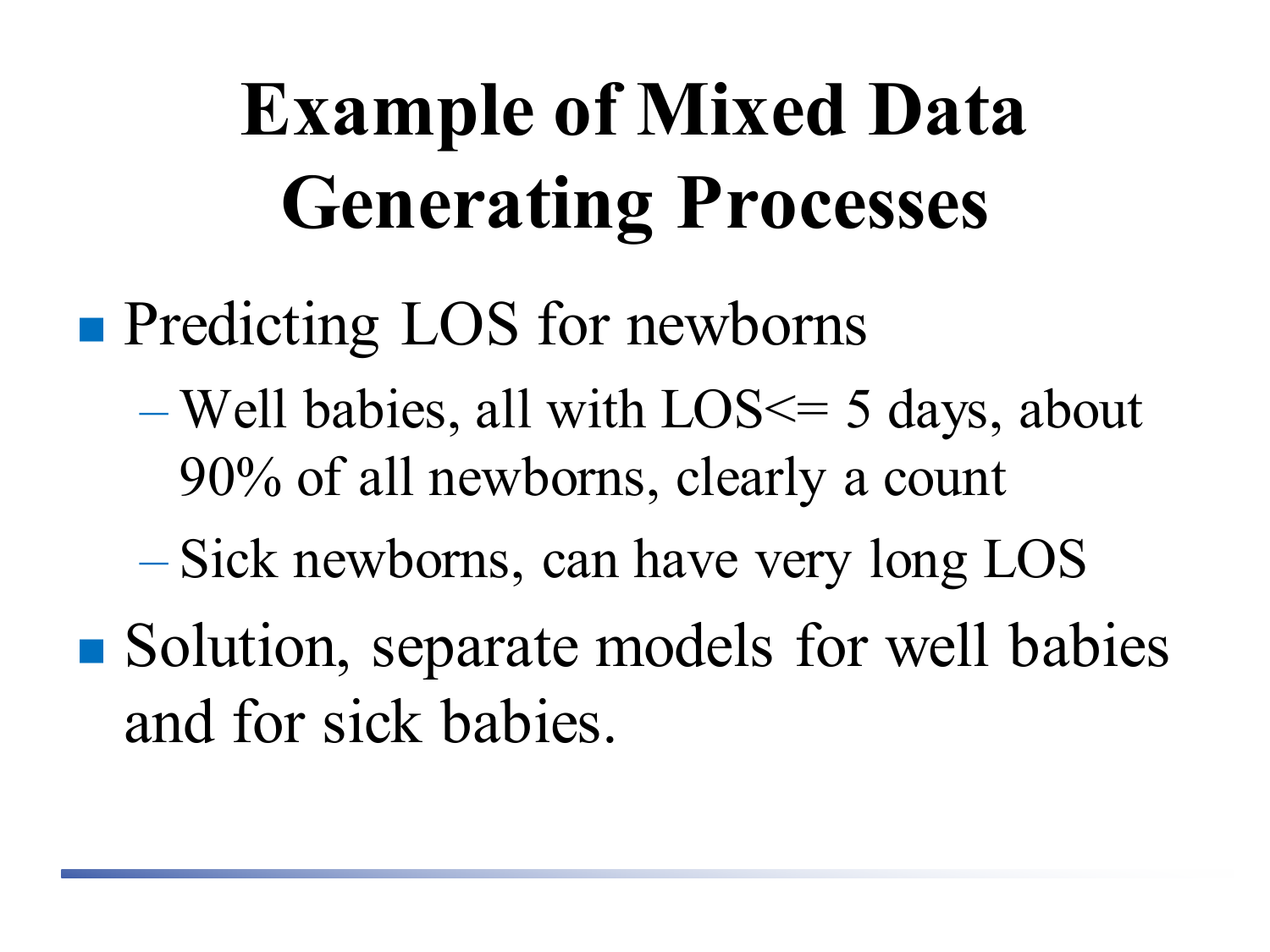### **Other Models**

- New models are being introduced all of the time. More and better ways to address the problems of limited dependent variables.
- Includes semi-parametric and nonparameteric methods.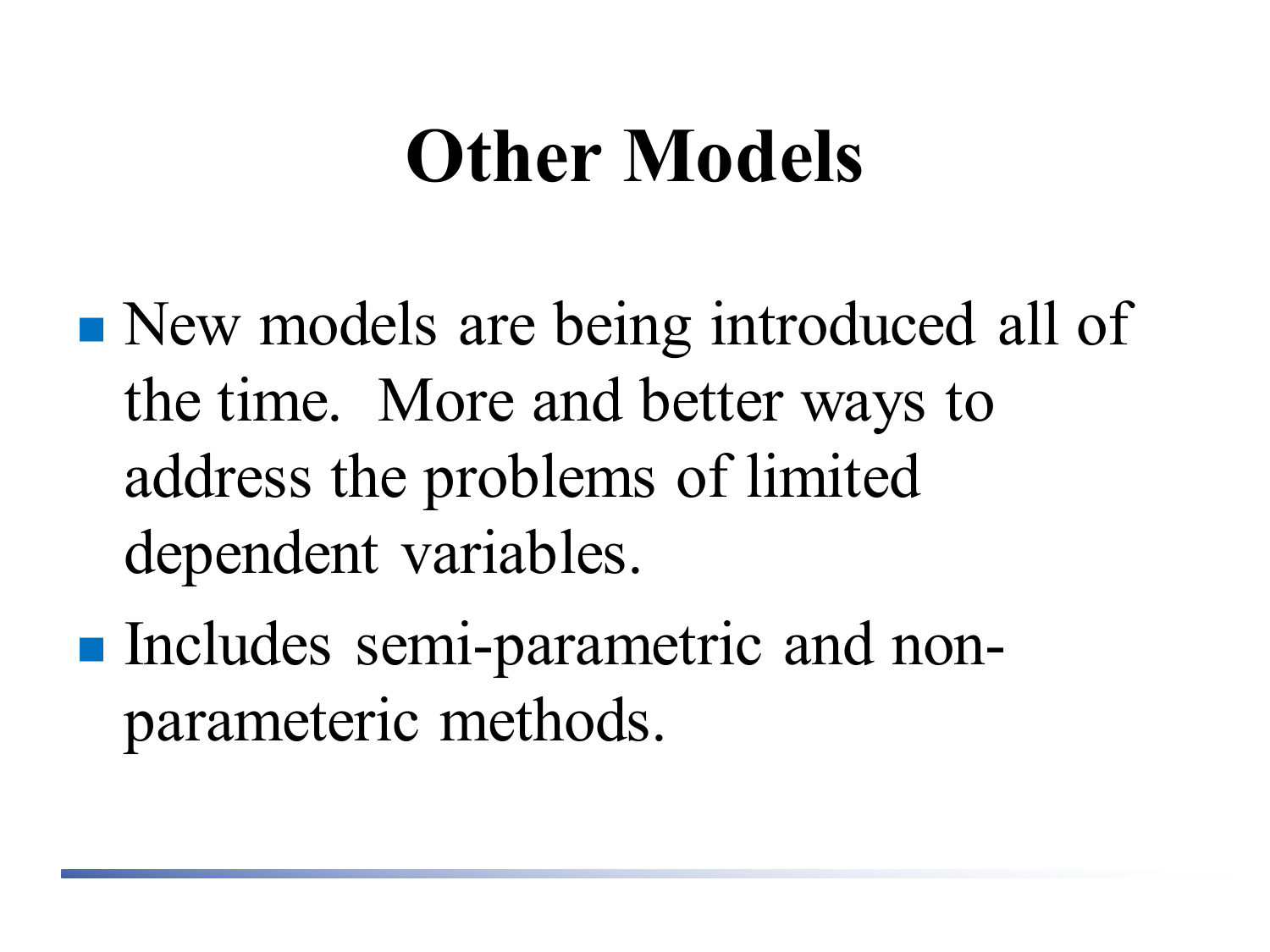#### **Reference Texts**

#### Greene. Econometric Analysis

■ Wooldridge. Econometric Analysis of Cross Section and Panel Data

• Maddala. Limited-Dependent and Qualitative Variables in Econometrics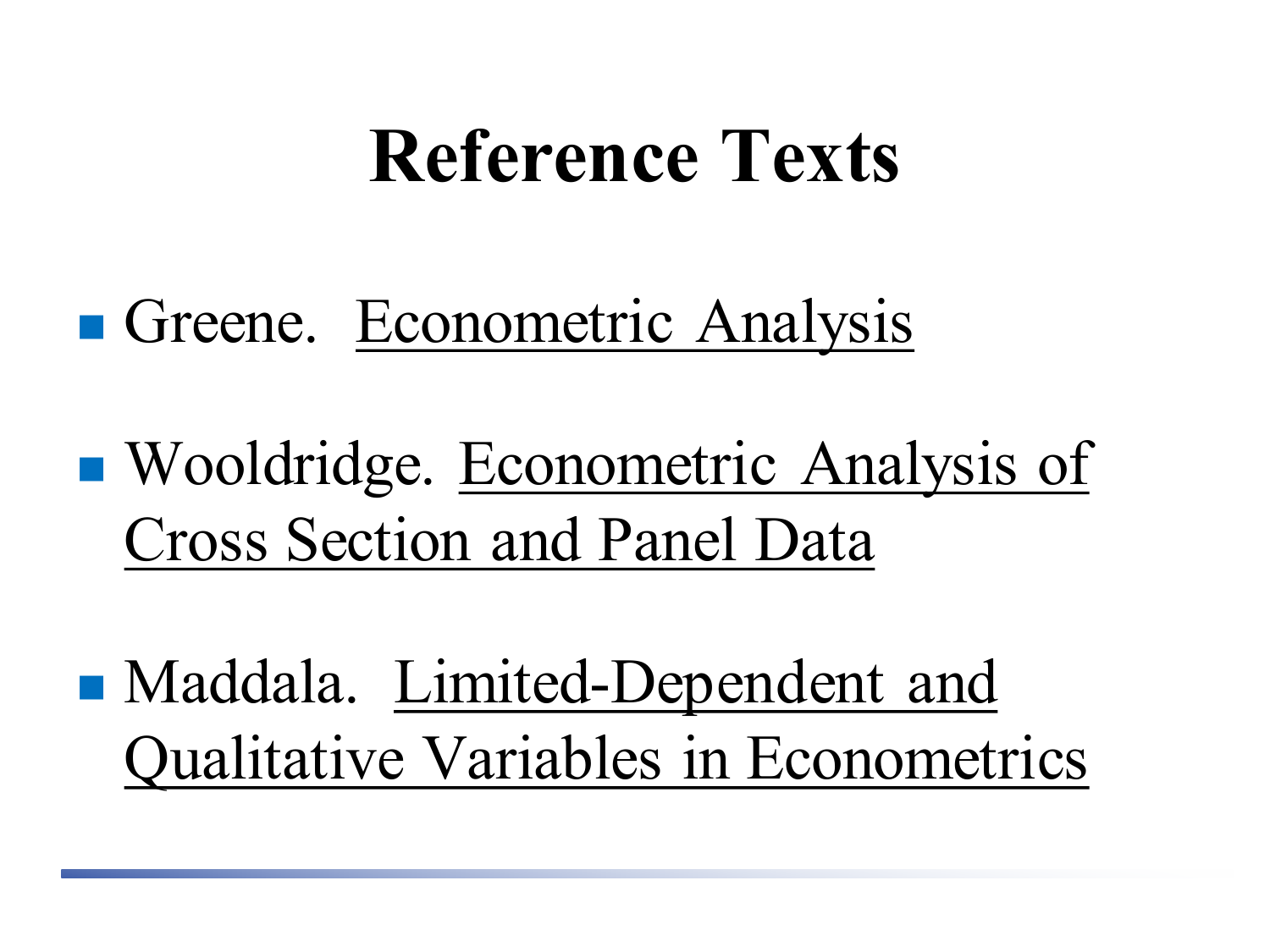#### **Journal References**

- McFadden D. Specification Tests for the Multinomial Logit Model. J Econometrics 1987;34(1/2):63-82.
- Zhang J, Yu KF. What's the Relative Risk? A Method of Correctingthe Odds Ratio in Cohort Studies of Common Outcomes. JAMA 1998;280(19):1690- 1691.